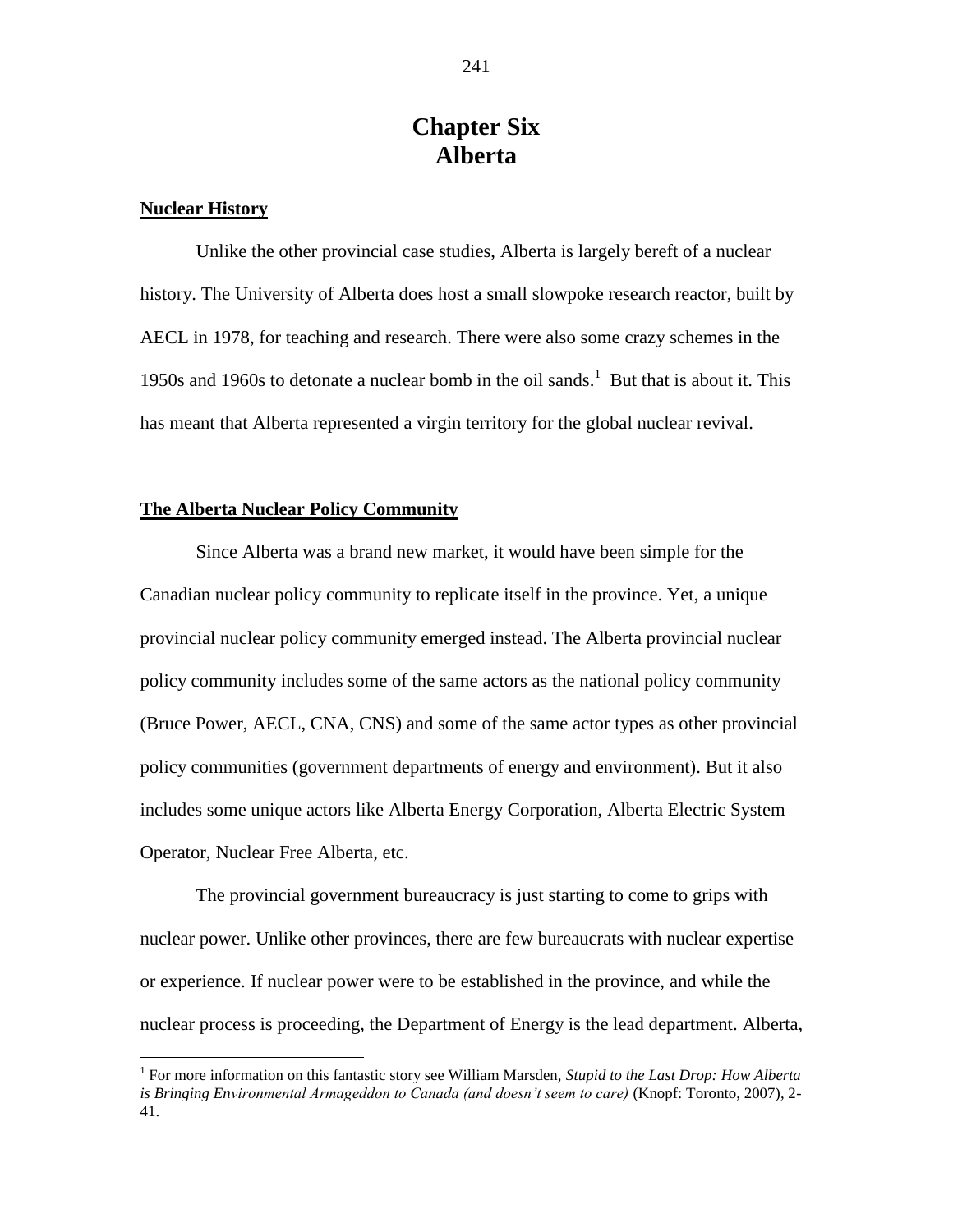unlike most other provinces, has its electricity produced by privately-owned or municipality-owned companies. The government "does not select the fuel or location of plants, and the decision to apply to build any generation facility is made by private sector companies."<sup>2</sup> The role of Alberta Energy is to "develop, support and monitor the framework for bringing new generation on-line, competitive electricity markets, and efficient delivery systems."<sup>3</sup> If nuclear power came on-stream it would be regulated by the Alberta Utilities Commission (AUC) which regulates the province"s electricity transmission system. The other major department with an interest in nuclear power is the Department of the Environment. Alberta Environment"s mission it to "assure the effective stewardship of Alberta"s environmental systems to sustain a high quality of life."<sup>4</sup> This involves oversight over factors like water usage, air quality, and land use.

The Canadian Nuclear Safety Commission (CNSC) plays the same role in the provincial nuclear policy community as it does in the national nuclear policy community. This is because the federal government has constitutional jurisdiction over the regulation of the nuclear sector. Although in the environmental assessment process, there is coordination between federal agencies (CNSC and the Canadian Environmental Assessment Agency) and provincial departments (Alberta Environment).

The story of Energy Alberta Corporation (EAC) is a classic case of Alberta entrepreneurialship. EAC was created in 2005 by two prominent Alberta-based entrepreneurs: Hank Swartout and Wayne Henuset. Swartout, one of the big players in Calgary"s oilpatch, was CEO of Precision Drilling. Henuset, the face of EAC, had made

<sup>2</sup> Alberta, "Province releases results of nuclear consultation," *News Release* (14 December 2009). <sup>3</sup> Alberta Energy, "Electricity," (22 May 2009). Accessed on 13 August 2009 from <http://www.energy.alberta.ca/News/electricity.asp>

<sup>&</sup>lt;sup>4</sup> Alberta Environment, "Vision and Mission," (2009). Accessed on 12 September 2009 from <http://environment.alberta.ca/1217.html>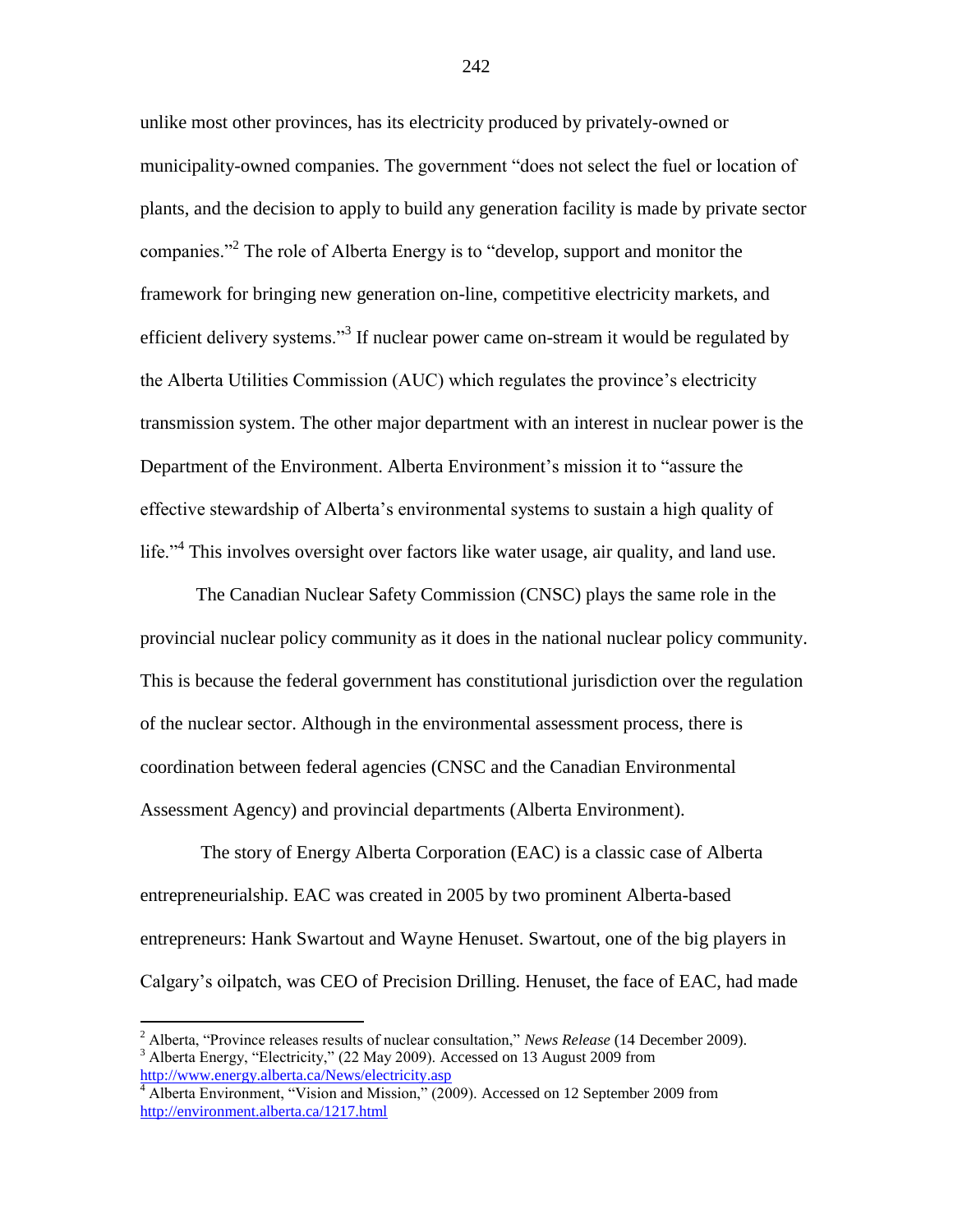his money in the pipeline business and through his chain of Willow Park Wines and Spirits liquor stores. In a famous story that was often-told, Henuset became a nuclear advocate while withstanding a hurricane during a Florida vacation. Henuset realized that climate change was real and that there was need for electricity generation that did not contribute to greenhouse gas emissions. This sparked his interest in nuclear power.

EAC was a small firm; employing only a handful of full and part-time personnel with its offices above Henuset's flagship Willow Park liquor store. This was hardly the setup for constructing and operating a multi-billion dollar nuclear facility. However, the reality was that EAC was a "shell" company that was intended to be the face of nuclear power in Alberta. Behind the scenes was AECL. EAC remained independent and AECL did not put any money into the company, but there was a very close relationship. What AECL provided was the technical expertise. It conducted numerous studies on nuclear applications for Alberta. It also paid for its scientists to participate in speaking tours organized by EAC. Both firms realized that it was important that a private Alberta-based company with strong ties to the oil patch take the lead, as opposed to a federal crown corporation based in Ottawa.<sup>5</sup> In August 2006, an exclusive contract was reached between EAC-AECL which formalized the relationship. This contract specified that the ACR-1000 would be the sole reactor used by EAC.

EAC's business plan was not to build Alberta's first nuclear power plant, it was to create the right conditions for nuclear power in Alberta and then, at the right opportunity, sell off to a major player. EAC"s job was to raise awareness for nuclear power in Alberta. It did so by commissioning two public opinion polls, conducting media

 $\overline{a}$ 

243

<sup>&</sup>lt;sup>5</sup> Iinterview with Guy Huntingford, Director of Media and Public Relations, Energy Alberta Corp (Calgary, 21 August 2009).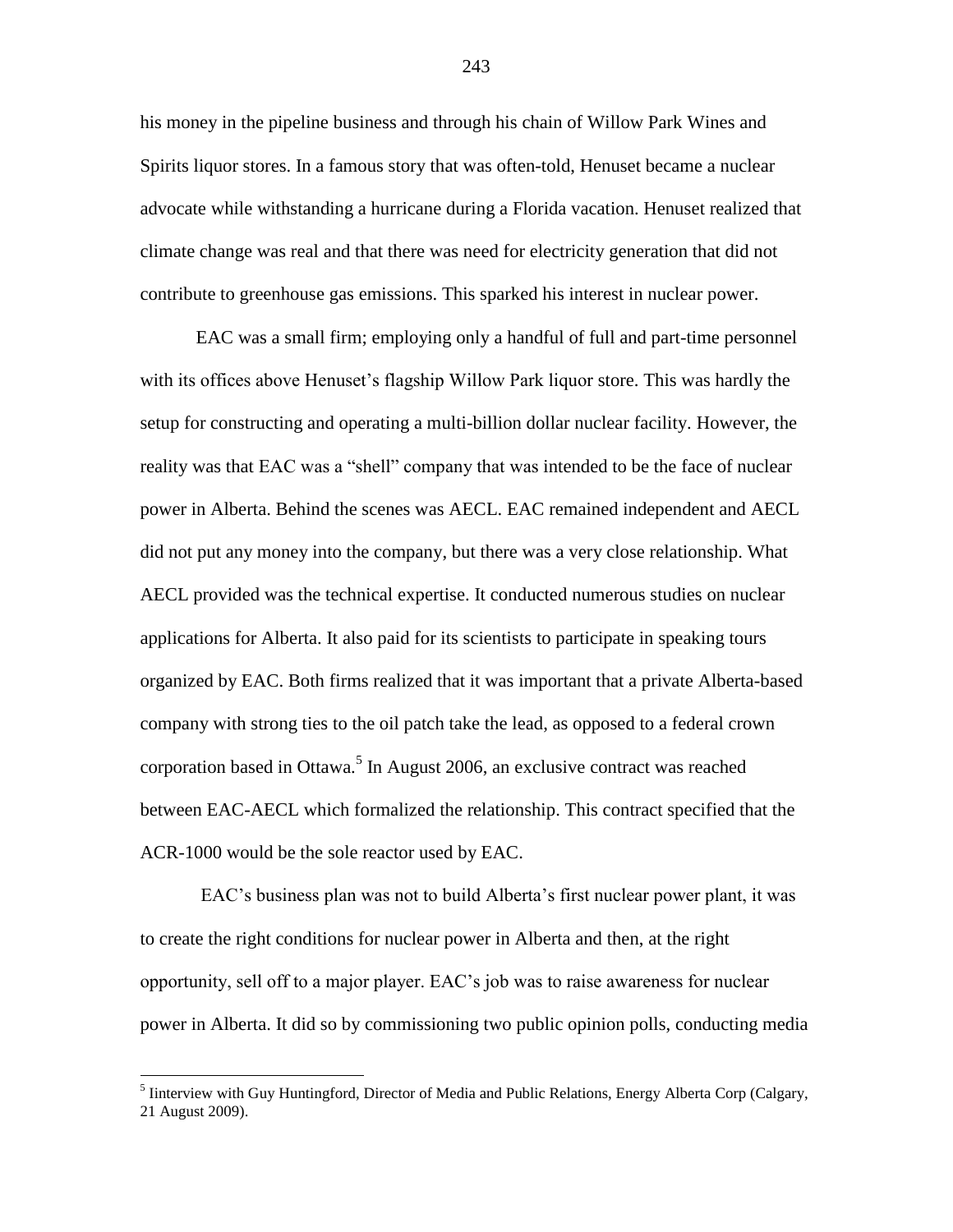interviews (especially in the small communities that were viewed as possible sites like Grimshaw, Whitecourt, and Peace River), and holding public information sessions in different parts of the province. <sup>6</sup> EAC even took politicians, business people, aboriginal leaders, and activists on tours of nuclear reactors in New Brunswick and Ontario. The trip to visit Bruce Power"s facility near Kincardine, Ontario along the shores of Lake Huron (250 km northwest of Toronto) was very successful in demystifying nuclear power. The visitors were surprised by a number of things:

- how small the plant was  $-$  a very small environmental footprint;
- $\bullet$ the fact that there was wildlife right up to the fence of the plant and that cottages surrounded the plant;
- the number of people working in the plant showcasing not only thing .  $\bullet$ the plant's safety culture, but also the economic impact (jobs);
- local politicians emphasizing to the visitors the economic benefits of a  $\bullet$ nuclear power plant in their community; and
- how property values went up after the nuclear plant opened.<sup>7</sup>  $\bullet$

Beyond public relations, EAC did the necessary ground work: preparing a preliminary budget, identifying workforce requirements, establishing timelines, etc. A site selection process was undertaken. On August 27, 2007, EAC submitted a "license to prepare site" with the CNSC for a twin ACR-1000 megawatt reactor on the shore of Lac Cardinal just outside of Peace River.

With these important introductory tasks completed, it was time to either move on to the next phase, or get out. In March 2008, EAC sold out to Bruce Power, the largest private nuclear operator in Canada. Duncan Hawthorne, President of Bruce Power,

 $6$  For a community's views of EAC's outreach efforts see Trevor Thain (Whitecourt Mayor), "Nuclear Power in the Snowmobile Capital of Alberta." Presentation to the  $30<sup>th</sup>$  annual Canadian Nuclear Society conference (Calgary, 3 June 2009).<br><sup>7</sup> Interview with Guy Huntingford, Director of Media and Public Relations, Energy Alberta Corp (Calgary,

<sup>21</sup> August 2009).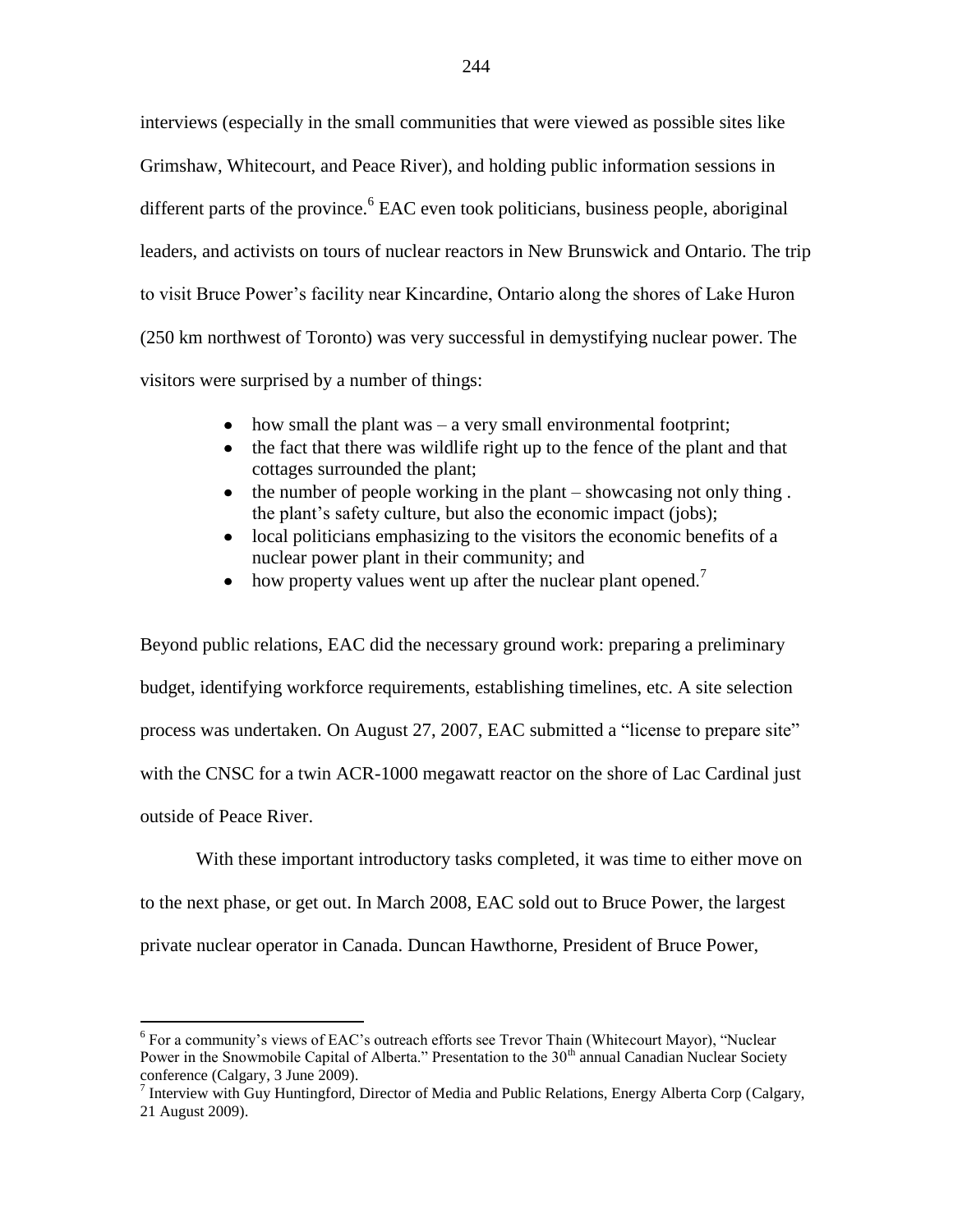commented on the critical role that EAC had played in Alberta.<sup>8</sup> "Energy Alberta deserves great credit for progressing the dialogue around nuclear energy to the point where we feel it's worthy of further exploration. In the Peace Country region, where an application has already been made to site a nuclear plant, we have a community that wants to learn about our technology. This is a valuable first step, but more information needs to be shared. Our partners are serious investors and we are a proven operator, but any decisions we make will rely heavily upon a willing host community."<sup>9</sup>

With the purchase of EAC, Bruce Power joined the Alberta nuclear policy community. Bruce Power benefited from EAC"s public campaign promoting nuclear power and obtained its assets. However, it also discarded two of its major achievements. First, Bruce Power determined that Lac Cardinal was to shallow and only the Peace River was a suitable water source for a nuclear reactors because it was deep, wide, and had a good flow. Maintaining the Lac Cardinal site, but utilizing the Peace River, would have required building a 35km pipeline leading to all sorts of economic, technical, and environmental complications. In addition, the local population was concerned that the Grimshaw Gravels Aquifer would be adversely affected by a nuclear power plant on the Lac Cardinal site. Therefore, after a detailed technical review using 41 evaluation criteria, Bruce Power changed the site from a location on the banks of Lac Cardinal to Whitemud which is much closer to the Peace River.<sup>10</sup> Second, it ended the exclusivity contract with AECL. The bid process was opened up to include four competing firms: AECL, Areva, General Electric-Hitachi, and Westinghouse.

 $\overline{a}$ 

245

 $8$  Wayne Henuset would remain as a consultant for Bruce Power, and would receive a very large bonus when/if the CNSC awarded Bruce a "license to construct" in Alberta.

<sup>9</sup> Bruce Power, "Bruce Power signs letter of intent with Alberta Energy Corporation," *Press Release* (29 November 2007).

<sup>&</sup>lt;sup>10</sup> Bruce Power, "Bruce Power Alberta narrows focus to Whitemud site," Press Release (23 March 2009).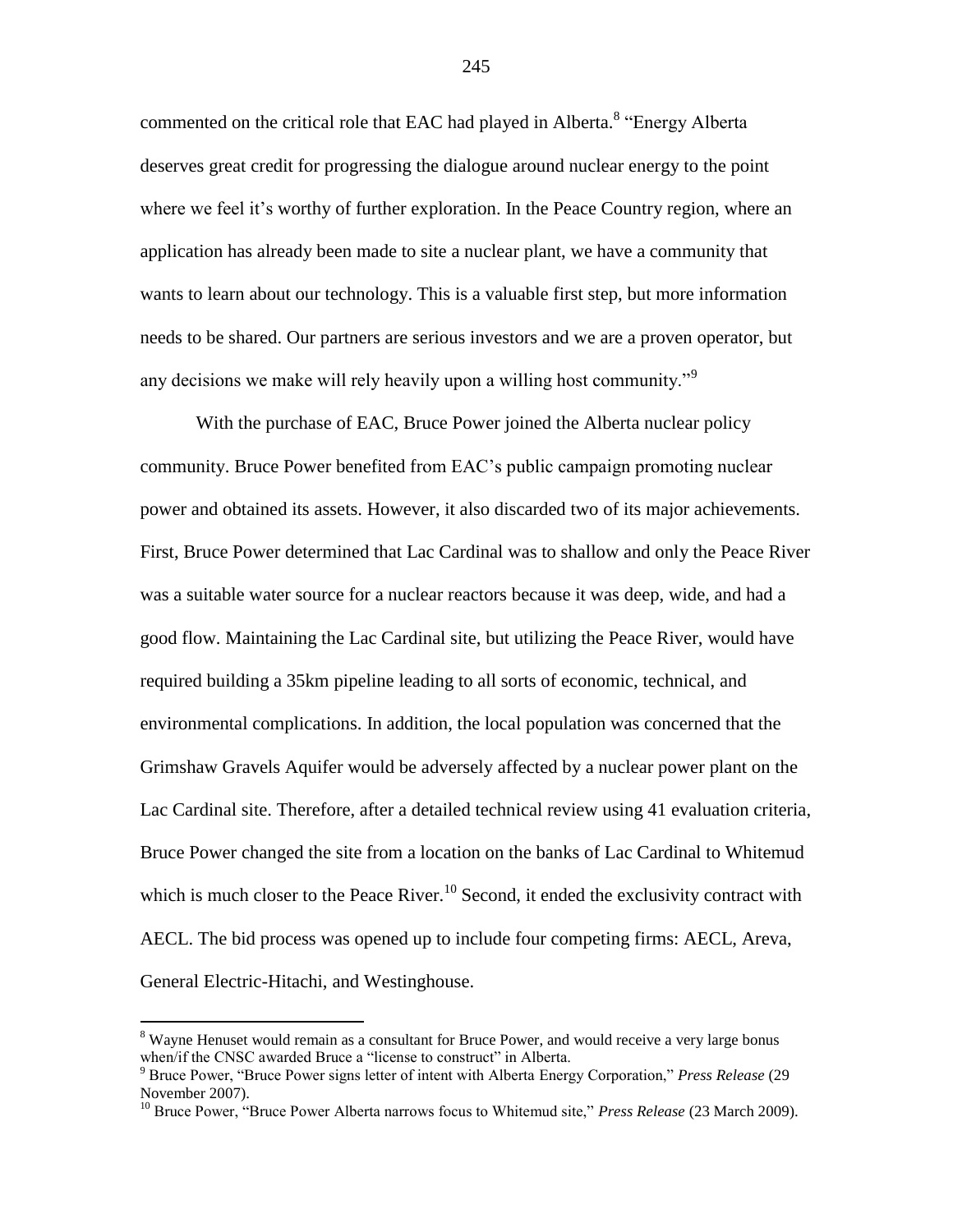The decision to change site locations showed the strengths and weaknesses of EAC. EAC was a very good nuclear promoter and put the issue on the agenda in Alberta, but it was weak when it came to its knowledge about nuclear technology and Canada"s nuclear regulatory framework. According to nuclear experts, Lac Cardinal should never have been chosen as the location for a nuclear reactor for the reasons cited above. In addition, Wayne Henuset, in a couple of public appearances in 2007 (before a Parliamentary committee and the Canadian Nuclear Association"s annual conference), had embarrassingly suggested that regulation of nuclear reactor should be the same, and take just as long, as with any other power facility. In particular, Henuset felt that the environmental assessment process needed to include fewer stakeholders, less negotiation, and fewer time.<sup>11</sup> While there should be efforts at streamlining the regulatory process, Henuset"s comments showed a complete lack of understanding about the critical importance – both from a safety perspective, but also from a public confidence level – which regulation of the nuclear industry plays. As one nuclear insider put it, "Bruce Power had to act quickly in its purchase of Energy Alberta Corp, or else the Alberta nuclear market would have been ruined because of their amateurishness.<sup>"12</sup> This account was also confirmed by an unlikely source – the Peace River Environmental Society (PRES). Brenda Brochu, PRES President, has commented that:

EAC was out of their depth…. They did not really seem to understand the water requirement for a nuclear reactor. EAC"s performance damaged the credibility of the entire nuclear industry. So did its tactics. When Bruce Power came in things changed. Bruce is very polished and professional. They know what they are

<sup>&</sup>lt;sup>11</sup> Murray Elston, then President of Canadian Nuclear Association, and who was testifying with Henuset before the House of Commons Natural Resources Committee, felt compelled to clarify some of Henuset"s remarks. Canada, House of Commons, Standing Committee on Natural Resources, "Committee Evidence," (16 May 2007).

 $12$  Confidential interview.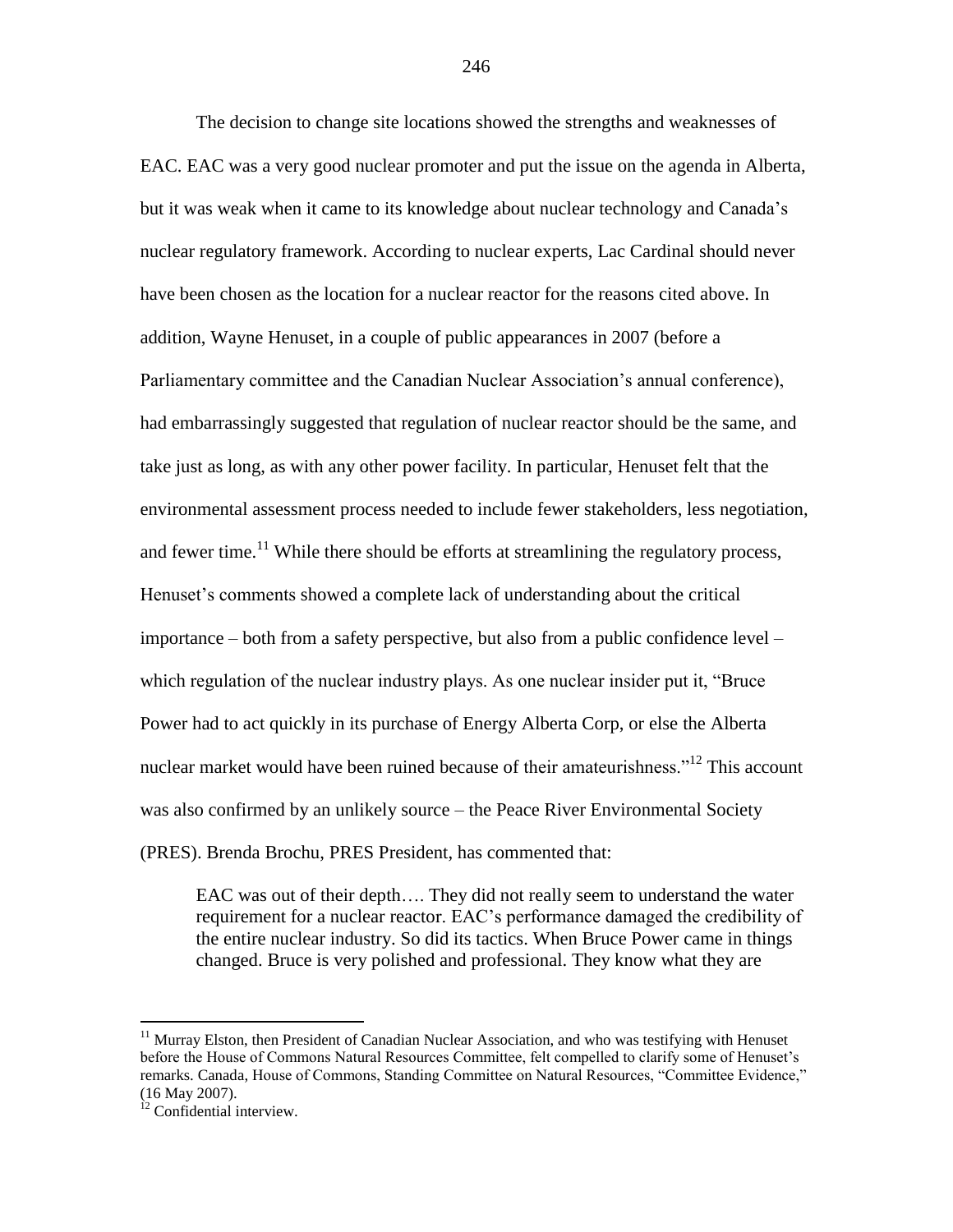doing. Because of Bruce"s involvement, this worried people even more because they realized that a nuclear power plant was now a real possibility.<sup>13</sup>

AECL was the first nuclear vendor to take an interest in Alberta when they signed the exclusivity contract with EAC. However, reflecting the importance of distinguishing provincial policy communities from their national cousins, AECL could not just replicate its strategies from other jurisdictions and apply them to Alberta. In order to support the extraction of oil from the Alberta oil sands, AECL had to expand its technological focus beyond simple electricity generation. AECL "carried out feasibility studies with several major oil sands producers on how a CANDU reactor could supply their large energy requirements." It looked at "both surface mining projects and in situ extraction projects." AECL recognized the problems of transporting pressure steam across distances of more than fifteen kilometres, but its scientists were working on other options.<sup>14</sup>

When EAC was acquired by Bruce Power, the bid process opened up to other vendors and AECL"s activities were matched by, among others, Areva. Both AECL and Areva worked on public education strategies in the province. AECL President Hugh MacDiarmid and then-Areva Canada President Armand Laferrere were active in the province: meeting with political leaders (provincial and municipal), granting media interviews, and delivering presentations to the public.

If specific nuclear firms recognized the uniqueness of the Alberta market, industry associations did not. The Canadian Nuclear Association and the Association of CANDU Industries treated Alberta as just another Canadian province. This shows that some actors

<sup>&</sup>lt;sup>13</sup> Interview with Brenda Brochu, President of the Peace River Environmental Society (telephone, 14 September 2009) and [http://www.peaceriverenvironmentalsociety.org](http://www.peaceriverenvironmentalsociety.org/)

<sup>&</sup>lt;sup>14</sup> AECL, "Canada's Nuclear Opportunity: 60 years in the making." An address by Hugh MacDiarmid, President & CEO, Atomic Energy of Canada Limited, at the Calgary Chamber of Commerce, February 2009.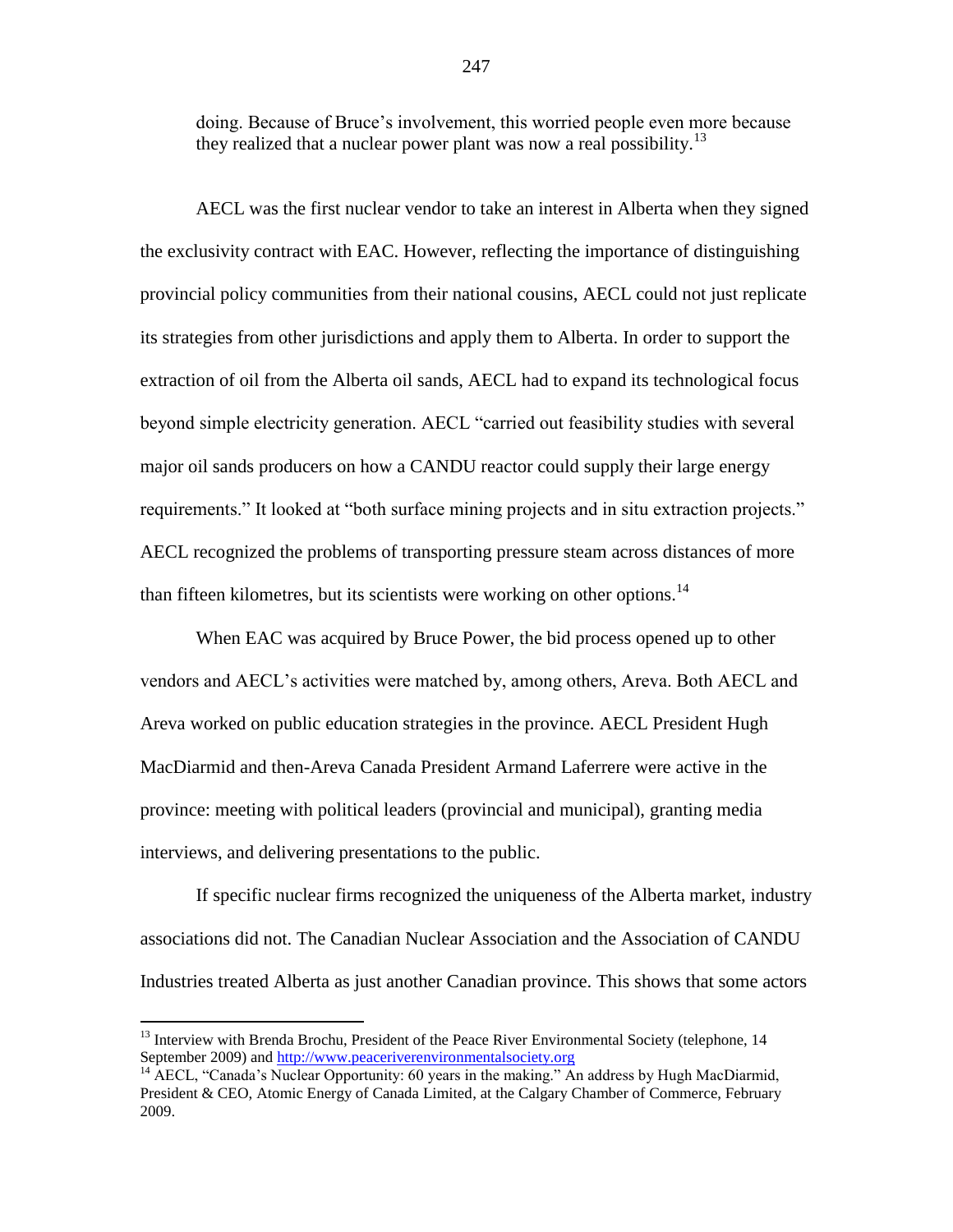treat the national policy community the same way that they do the different provincial policy communities.

Alberta has had a private electricity market since the mid-1990s. The Alberta Electric Systems Operator (AESO) was created in 2003 as a non-profit organization. It is "responsible for the safe, reliable and economic planning and operation" of Alberta"s electricity transmission system." AESO plays an important role in ensuring access to the grid, facilitating the exchange of electricity within Alberta, developing relationships with neighbouring jurisdictions.<sup>15</sup> AESO has started to include nuclear generation in its forecasting scenarios.<sup>16</sup>

The Alberta Branch of the Canadian Nuclear Society was established in April 2007 following a year of discussion with the CNS Council. The Alberta Branch, which includes both Albertans and those with an interest in Alberta, is one of the smallest. However, it makes up for its size with its activity. Its mandate, like the other branches, is public education of nuclear issues. Members have participated in teacher"s conventions and science conferences, given presentations to local governments, written letters to the editor, attended energy conferences, conducted media interviews, and participated in public debates with anti-nuclear activists. $17$ 

As a new and small organization, the CNS Alberta branch relied on support from the CNS national office. The national office has provided financial support for the branch, especially expenses for members and funds for participation in local events. The

<sup>&</sup>lt;sup>15</sup> Alberta Electric System Operator, "About AESO." Accessed on 13 August 13 2009 from http://www.aeso.ca/ourcompany/ourCompany.html

<sup>16</sup> Alberta Electric System Operator, *AESO Long-Term Transmission Plan* (2009). Accessed on 18 October 2009 at http://www.poweringalberta.com/media/ltp/aeso-lttsp-final-july-2009.pdf

<sup>&</sup>lt;sup>17</sup> Telephone interview with Duane Pendergast, Chair, Alberta Branch, Canadian Nuclear Society (30 August 2009).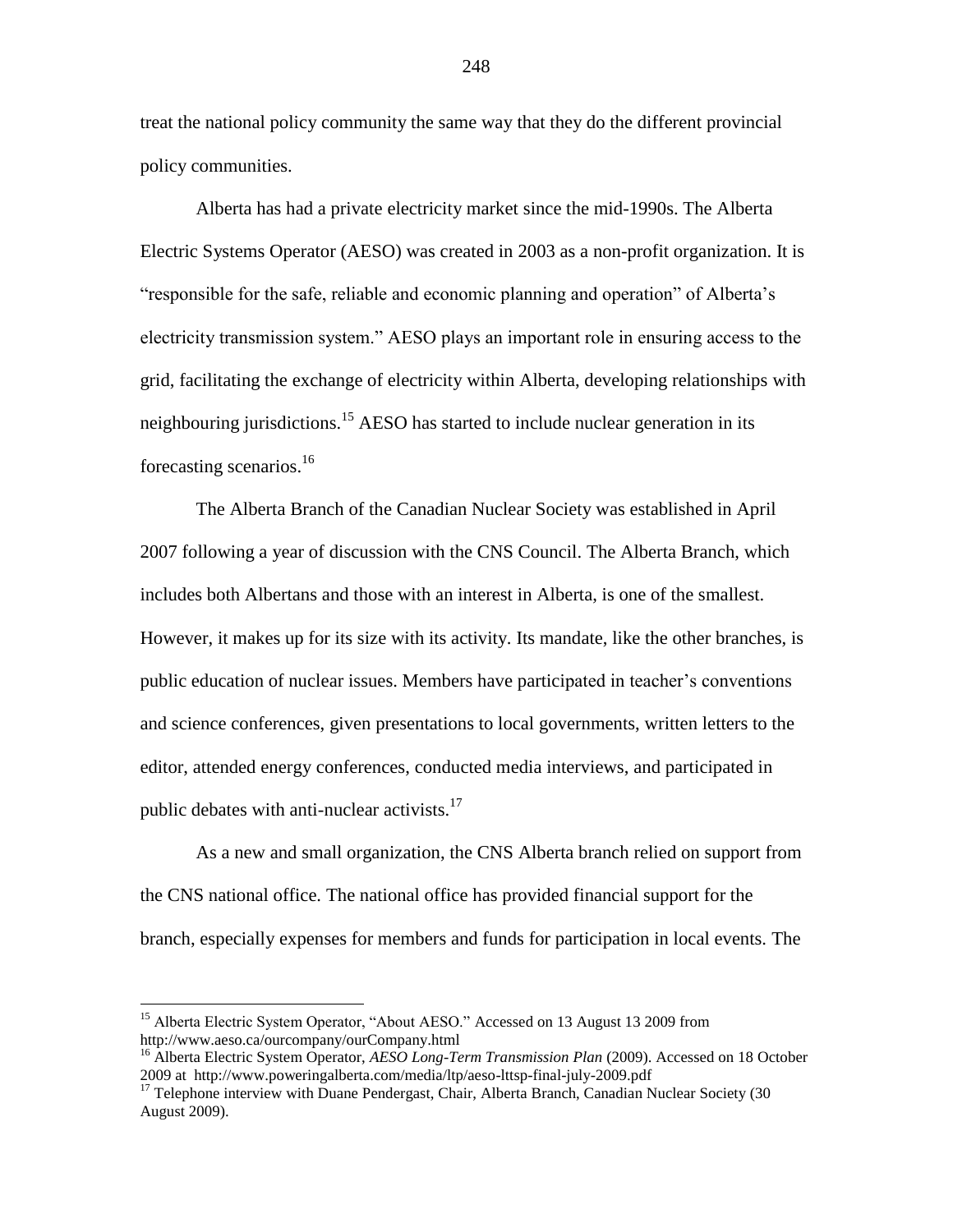most high profile form of support was the decision to host the CNS"s annual conference in Calgary in 2009. The parallel Western Focus Seminar was designed by the Alberta Branch, but supported by the national office, to provide special interest to Albertans and Westerners.

As speculation about the possibility of nuclear power in Alberta increased, antinuclear groups started to spring up. The earliest responder and the most active regional group is the Peace River Environmental Society (PRES).<sup>18</sup> This is not surprising because, if a nuclear power plant is built in Alberta, it will likely be in the Peace region. Originally formed in 1989, the PRES has had a history of activism against the forestry, oil  $\&$  gas, and large agribusiness, but it was unconscious about nuclear until EAC came to town. When EAC, and now Bruce Power, proposed building a nuclear plant in their area, PRES shifted their focus to the nuclear sector. It was a galvanizing event for PRES because it increased its membership, funds, and provided a clear direction.<sup>19</sup> For the most part, the members of PRES had little prior knowledge about nuclear issues and it has been a steep learning curve for them to get up to speed. There are exceptions, like Pat McNamara, who was a prominent anti-nuclear activist in Port Hope, Ontario and even wrote a small book (*Port Hope – Canada's Nuclear Wasteland*) describing the adverse health effects of uranium processing in that community. McNamara later moved to Grand Prairie, Alberta and joined up with the anti-nuclear forces in the region. However, for the most part the local opposition is not made up of long-time activists against nuclear power.

 $18$  Citizens Against Nuclear Development was a second group that emerged in the region, made up largely of farmers surrounding the Lac Cardinal site. They have cooperated with PRES.

<sup>&</sup>lt;sup>19</sup> Interview with Brenda Brochu, President of the Peace River Environmental Society (telephone, 14 September 2009) and [http://www.peaceriverenvironmentalsociety.org](http://www.peaceriverenvironmentalsociety.org/)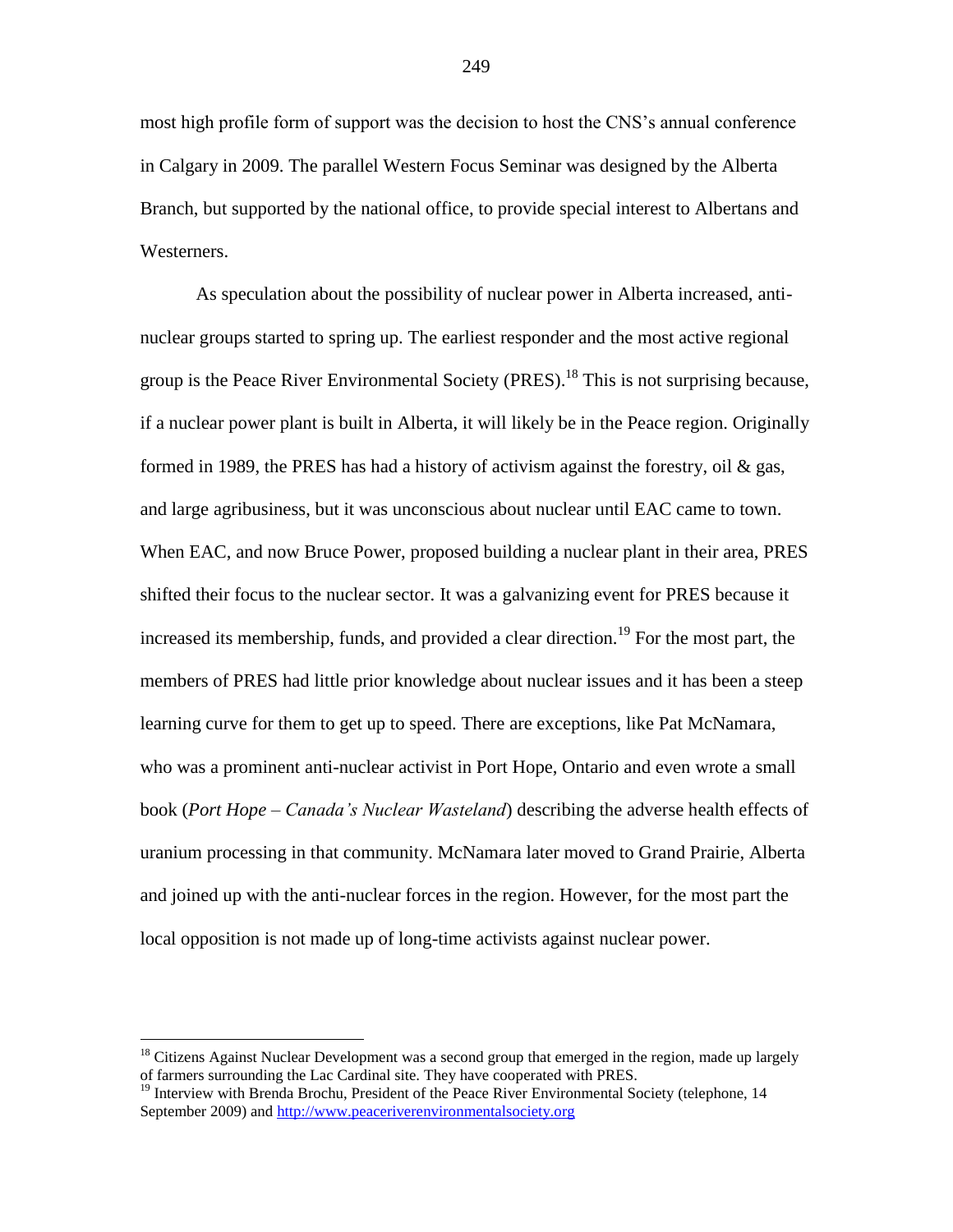Concern about nuclear power was not isolated in the Peace River region. Citizens Advocating the Use of Sustainable Energy (CAUSE), based in Calgary, was formed in January 2007. Its goal "is to inform the public about the safety, environmental, health, and economic risks of nuclear power. We support energy conservation, and renewable energies, such as wind, solar and geothermal, as safer, less expensive and more environmentally friendly energy alternatives."<sup>20</sup> While most of CAUSE's members were inexperienced in nuclear activism, its founder was not. Elena Schacherl became involved in the anti-nuclear movement in the 1990s while living in Saskatoon.

As relatively new and inexperienced interest groups, PRES and CAUSE established links with other national and international anti-nuclear groups and activists.<sup>21</sup> For example, there is frequent information sharing with similar groups in Ontario, Saskatchewan, and Quebec. PRES and CAUSE have also helped to sponsor a series of visits by Gordon Edwards (President of the Canadian Coalition for Nuclear Responsibility), Jim Harding (long-time anti-nuclear activist from Saskatchewan and author of *Canada's Deadly Secret*), and Helen Caldicott (internationally known Australian medical doctor and author of *Nuclear Power is Not the Answer*) to Alberta. These linkages were crucial to PRES and CAUSE because many of its founding members had experience in public advocacy, but lacked technical experience in the nuclear sector. Further illustrating the cooperation that PRES and CAUSE have made with larger national organizations is the fact that they were unable to solely finance the trips by Edwards, Calidcott, and Harding. Instead they have relied on sponsorship from larger,

 $^{20}$  Citizens Advocating the Use of Sustainable Energy, "Who we are." Accessed on 18 August 2009 from http://www.nuclearfreealberta.ca/whoweare.html

<sup>&</sup>lt;sup>21</sup> Email correspondence with Elena Schacherl, Chair of CAUSE (2 September 2009) and interview with Brenda Brochu, President of the Peace River Environmental Society (telephone, 14 September 2009).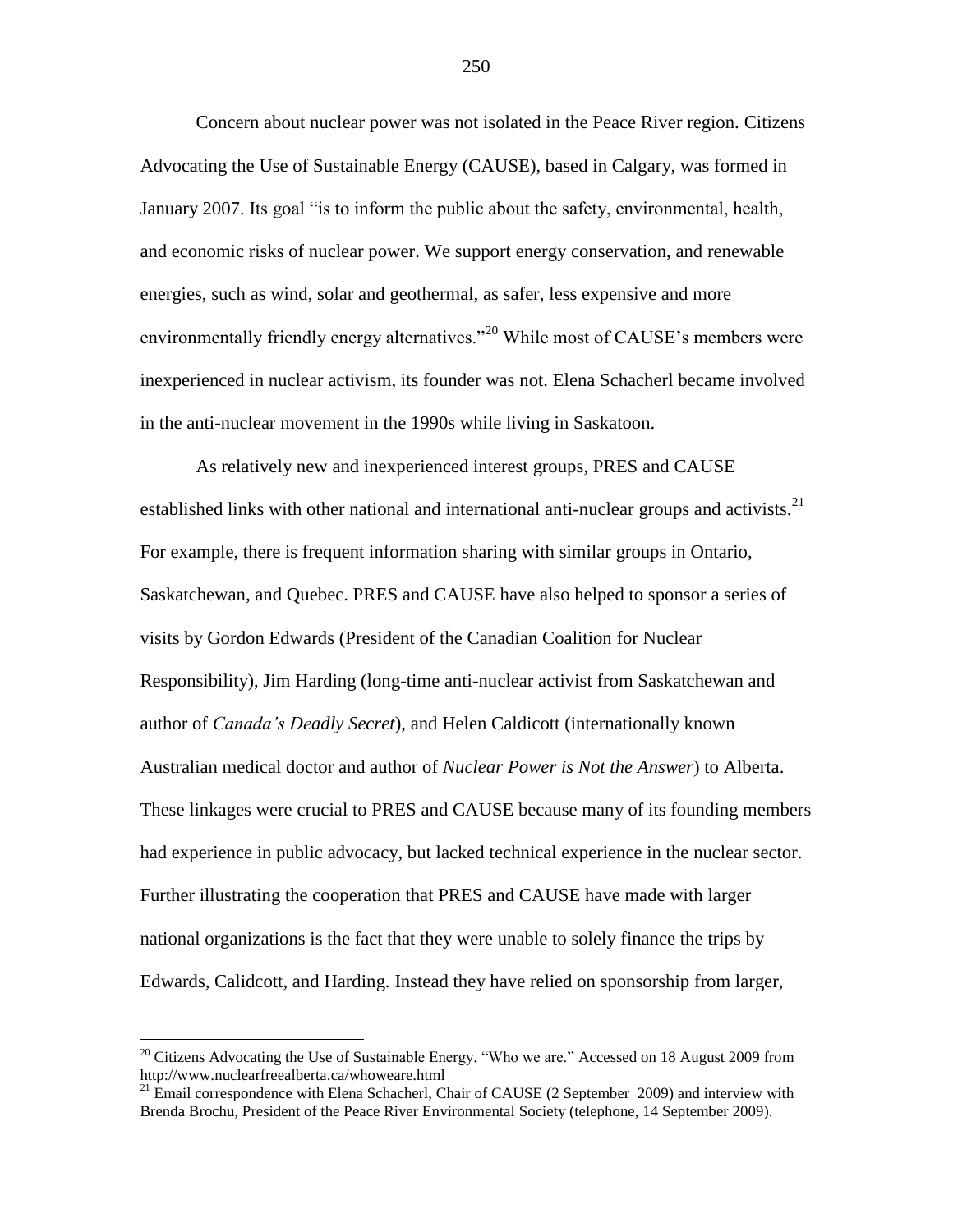non nuclear-specific groups, like Mountain Equipment Co-Op, the David Suzuki Foundation, and the Gordon Foundation.

A number of local groups, including CAUSE and PRES, decided that they needed to coordinate their anti-nuclear efforts in Alberta. This was because individually each group was quite small and needed to maximize their numbers. In addition, there was a sense that each group was opposed to nuclear power in the province, not just in their local neighbourhood. If the nuclear power plant location was changed from Peace River to some other part of Alberta (Whitecourt, Fort McMurray, Lloydminster, etc) the cause would not be abandoned and instead they would be ready.<sup>22</sup> Therefore in January 2008 the Coalition for a Nuclear Free Alberta (CNFA) was formed. The CNFA is "comprised of several regional groups and individuals who have joined forces to speak out and raise awareness among Albertans about the risks and costs of nuclear power.<sup>23</sup> To join the CNFA the organization needed to have a local volunteer base, not just a paid office staff. This has meant that some of the large environmental organizations (Sierra Club, Pembina Institute, Greenpeace), although supportive, are not members of CNFA.<sup>24</sup> The CNFA has a number of concerns about nuclear power: an inappropriate solution to climate change, dangerous to human health, generates radioactive waste, does not create as many jobs as renewable energy, and is expensive to taxpayers. $^{25}$ 

Local branches of the Sierra Club and the Pembina Institute have also become engaged in the Alberta anti-nuclear movement. The Sierra Club"s Prairie Chapter

 $^{22}$  Interview with Brenda Brochu, President of the Peace River Environmental Society (telephone, 14) September 2009).

 $^{23}$  Coalition for a Nuclear Free Alberta, "About the coalition," (2009). Accessed on 18 August 2009 from http://www.keepalbertanuclearfree.com/coalition.html

<sup>&</sup>lt;sup>24</sup> Interview with Brenda Brochu, President of the Peace River Environmental Society (telephone, 14 September 2009).

<sup>&</sup>lt;sup>25</sup> Coalition for a Nuclear Free Alberta, "About the coalition," (2009). Accessed on 18 August 2009 from http://www.keepalbertanuclearfree.com/coalition.html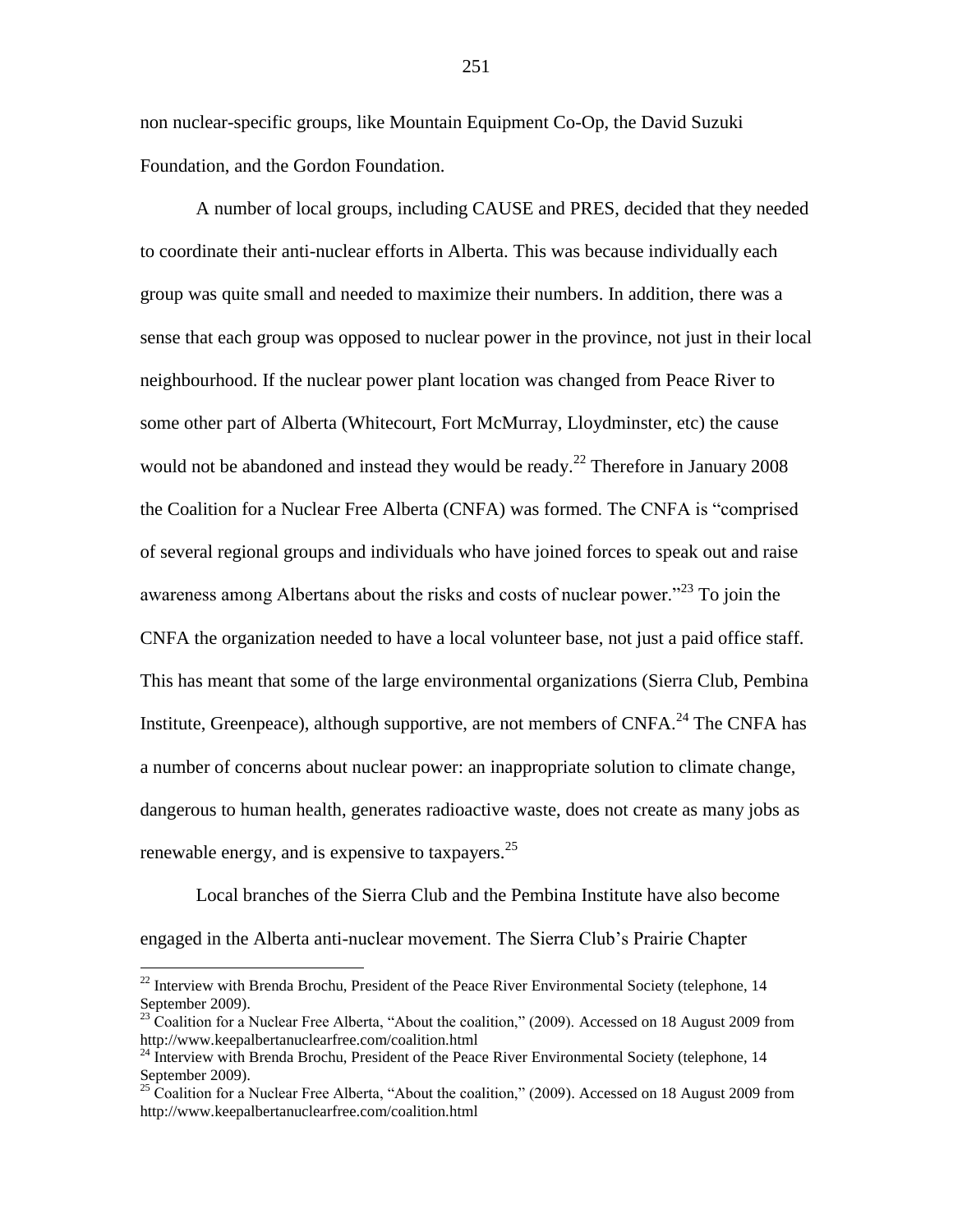produced a "Community Nuclear Action Guide" designed to keep Alberta nuclear free. This guide was a combination of national materials (history of nuclear energy in Canada, debunking nuclear myths, a nuclear fact sheet, and directions on taking action in the community) with local content (description of the proposal for building nuclear reactors in Alberta, and a sample letter to Premier Stelmach).<sup>26</sup> The Pembina Institute is a national environmental organization but takes a special interest in Alberta because that is where it is headquartered. In April 2009, the Pembina Institute released *Greening the Grid* which identified green electricity options for Alberta that included a critique of the proposal to introduce nuclear power in the province. $27$ 

#### **The Nuclear Issues**

 $\overline{a}$ 

### *Setting the Stage for Nuclear Power*

EAC and Bruce Power decided to investigate nuclear power for a number of reasons. First, was a belief that nuclear power could be used to help meet Alberta"s growing electricity demand. Alberta"s Department of Energy has noted that "power consumption has been growing at an annual pace exceeding 3%."<sup>28</sup> Alberta Energy explained that "[i]n the next 20 years, based on past demand patterns, we will need another 11,500 megawatts of new generation. Many of our existing generators are nearing the end of their useful life. There will be more than 2,000 megawatts of

<sup>26</sup> Sierra Club, Prairie Chapter, *Keep Alberta Nuclear Free: Community Nuclear Action Guide* (2007). Accessed on 14 April 2008 from http://www.sierraclub.ca/prairie/nuclear.htm

<sup>27</sup> Jeff Bell and Tim Weis, *Greening the Grid: Powering Alberta's Future with Renewable Energy*  (Pembina Institute: Drayton Valley, Alberta, April 2009). Accessed on 28 April 2009 at http://pubs.pembina.org/reports/greeningthegrid-report.pdf

<sup>&</sup>lt;sup>28</sup> Alberta, *Launching Alberta's Energy Future: Provincial Energy Strategy (2008), 11. Accessed on 3* November 2008 at http://www. energy.gov.ab.ca/Initiatives/strategy.asp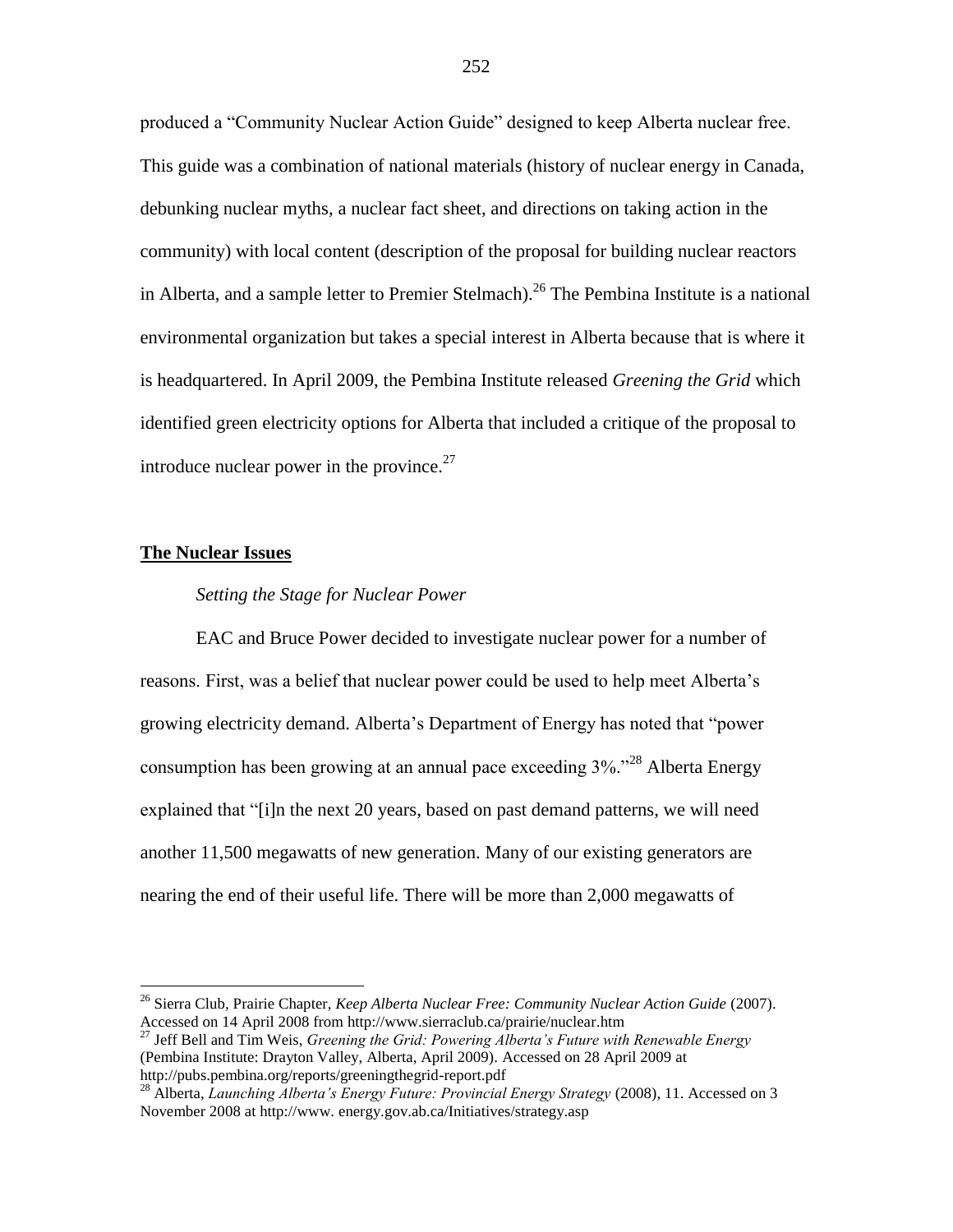generation retired from service over the next 20 years."<sup>29</sup>AESO also projects that Alberta needs another 6, 650 megawatts of electricity by 2024. While this is not as high as Alberta Energy, it is still a 75% increase. This surge in electricity demand is due to three factors: an increase in population; the increased use of electricity in the production of other energy fields (most notably oil and gas); and the expected shut-down of coal plants that contribute to greenhouse gas emissions. AESO"s long-range planning saw them model a number of different scenarios and many of them included nuclear power in their projected electricity generation.<sup>30</sup> In the oil sands alone, AESO projects an increased demand of 3, 200 MW of electricity by  $2016$ .<sup>31</sup>

As a result, Alberta, in contrast to much of Canada, $32$  is a net importer of electricity. With the exception of 2001, Alberta has been a net importer of electricity every year since 2000. In 2008, Alberta exported 558, 759 MWh and imported almost four times as much at 2, 248, 118 MWh. $^{33}$  One of the objectives of the nuclear power proposal is not only to end electricity imports, but through sales to the United States, to turn Alberta into a net electricity exporter.

Alberta does require a substantial increase in electricity, but this increase cannot be currently absorbed by the electrical grid. Don Lowry, the President of EPCOR Utilities, has warned that due to a shortage of new transmission lines, "it will only be a matter of time before there is a catastrophic failure" in the Alberta electricity

 $29$  Government of Alberta, Department of Energy, "Outgrowing our Electricity System," (11 December 2009). Accessed on 20 December 2009 at http://www.energy.gov.ab.ca/Electricity/1773.asp

<sup>30</sup> Alberta Electric System Operator, *AESO Stakeholder Consultation* (16 November 2007).

<sup>31</sup> Alberta Electric System Operator, *Northeast Alberta Load Forecast* (8 May 2007).

<sup>&</sup>lt;sup>32</sup> Canada's electricity exports are over two times that of its imports. Ontario, Quebec, and Manitoba are particularly high electricity exporters. National Energy Board, "Electricity Exports and Imports," (15 December 2009).

<sup>&</sup>lt;sup>33</sup> Government of Alberta, Department of Energy, "Electricity Statistics," (115 October 2009). Accessed on 20 December 2009 at http://www.energy.gov.ab.ca/Electricity/682.asp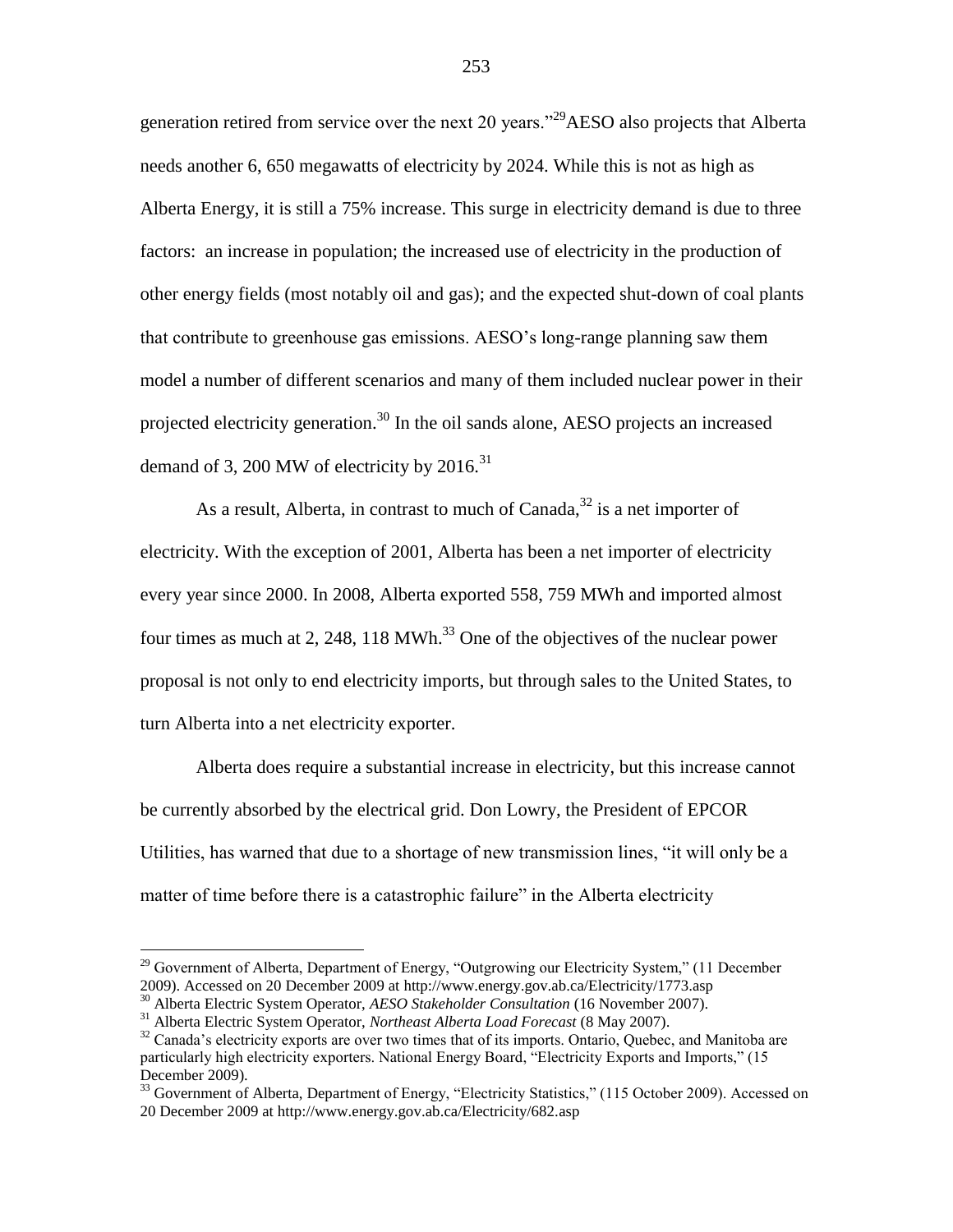transmission system.<sup>34</sup> The grid is aging, congested, and inefficient. It has not seen any significant new lines since the 1980s. It is true that the issues with the grid are independent of the energy source; whether the supply comes from nuclear, coal, or natural gas, an upgrade of Alberta"s transmission system, as AESO has recommended, needs to occur. That being said, building a 4,000 megawatt facility in an isolated northcentral locale like Peace River, as Bruce Power is proposing, would increase the transmission requirements and expense because of the distance.

The government of Alberta has started to take significant steps to upgrade and expand its electricity grid. On November 27, 2009 the Electric Statutes Amendment Act, 2009 received Royal Assent approving five of AESO"s electricity projects at a cost of about \$3.4 billion:

- Southern system reinforcement to connect new wind farms.
- Two new high-voltage direct current transmission lines between Edmonton and Calgary to carry more power to Alberta consumers in central and southern Alberta.
- One new double circuit alternating current transmission line between Edmonton and the Heartland area (near Fort Saskatchewan) to carry power to industrial consumers like Alberta upgrading facilities.
- Two new alternating current transmission lines between Edmonton and Fort McMurray.
- A substation in Calgary to provide more reliable service to customers in south Calgary.<sup>35</sup>

A second reason was the role that nuclear power can play in mitigating the

problem of climate change. Alberta is the heartland of Canada"s oil and natural gas

sector. As a result, Alberta is also Canada"s largest producer of greenhouse gases. Despite

<sup>34</sup> Quoted in "Alberta producer warns province on cusp of "catastrophic" power failure," *CBC News* (13 June 2008). Accessed 13 June 2008 at http://www.cbc.ca/canada/calgary/story/2008/06/13/cgy-albertapower.html

 $35$  Alberta, Department of Energy, "Outgrowing our Electricity System."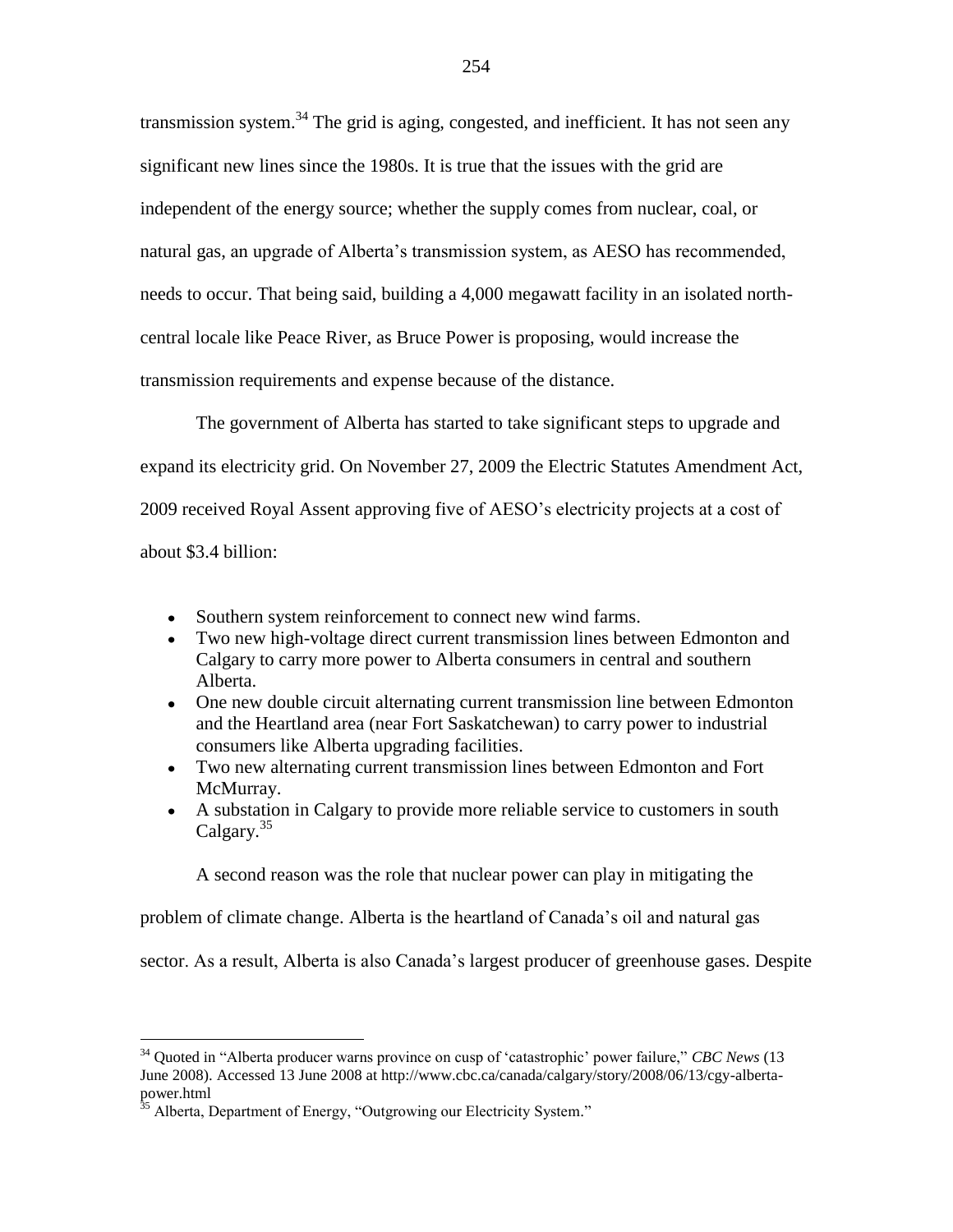having only 12% of Canada's population, Alberta produces 31% of its GHG emissions.<sup>36</sup> Currently, Alberta produces over 233 million tonnes of GHGs per year.<sup>37</sup> Alberta could significantly reduce its GHG emissions by replacing coal and natural gas plants with nuclear power plants.

Making matters worse for Alberta is the fact that its conventional oil and natural gas supplies are dwindling, meaning that the province needs to rely more on the oil sands which generates more GHG emissions. The oil sands represents a great resource for Alberta since it has proven reserves of 178.8 billion barrels of oil, a total that is only exceeded by Saudi Arabia"s reserves. However, it is also a very difficult resource to extract. The bitumen (petroleum that exists in a semisolid or solid form) is trapped in sand. There have been two primary means of extraction, both expensive and labour intensive. The first way is surface mining (using the famous three-story high trucks) followed by procedures to wash out the sand and silt. The second way is in situ production via steam-assisted gravity drainage (SAGD). The SAGD process pumps natural gas-generated steam deep into the surface freeing the oil from the sand and sending it up to the surface. Further upgrading of the bitumen, using hydrogen, is also required. Whichever method is used, the result is that oil sands production generates over twice the amount of GHG emissions as conventional oil.

Since 2001, Alberta has been increasing its GHG emissions to the tune of over 1 million tonnes per year.<sup>38</sup> This is the largest increase in GHG emissions in Canada. This

<sup>36</sup> Jeffrey Simpson, Mark Jaccard, and Nic Rivers, *Hot Air: Meeting Canada's Climate Change Challenge*  (McClelland and Stewart: Toronto 2007), 24.

 $37$  Email correspondence with Zewei Yu, Senior Policy Analyst, Climate Change Unit, Ministry of Environment, Government of Saskatchewan (11 October 2008).

<sup>&</sup>lt;sup>38</sup> Email correspondence with Zewei Yu, Senior Policy Analyst, Climate Change Unit, Ministry of Environment, Government of Saskatchewan (11 October 2008).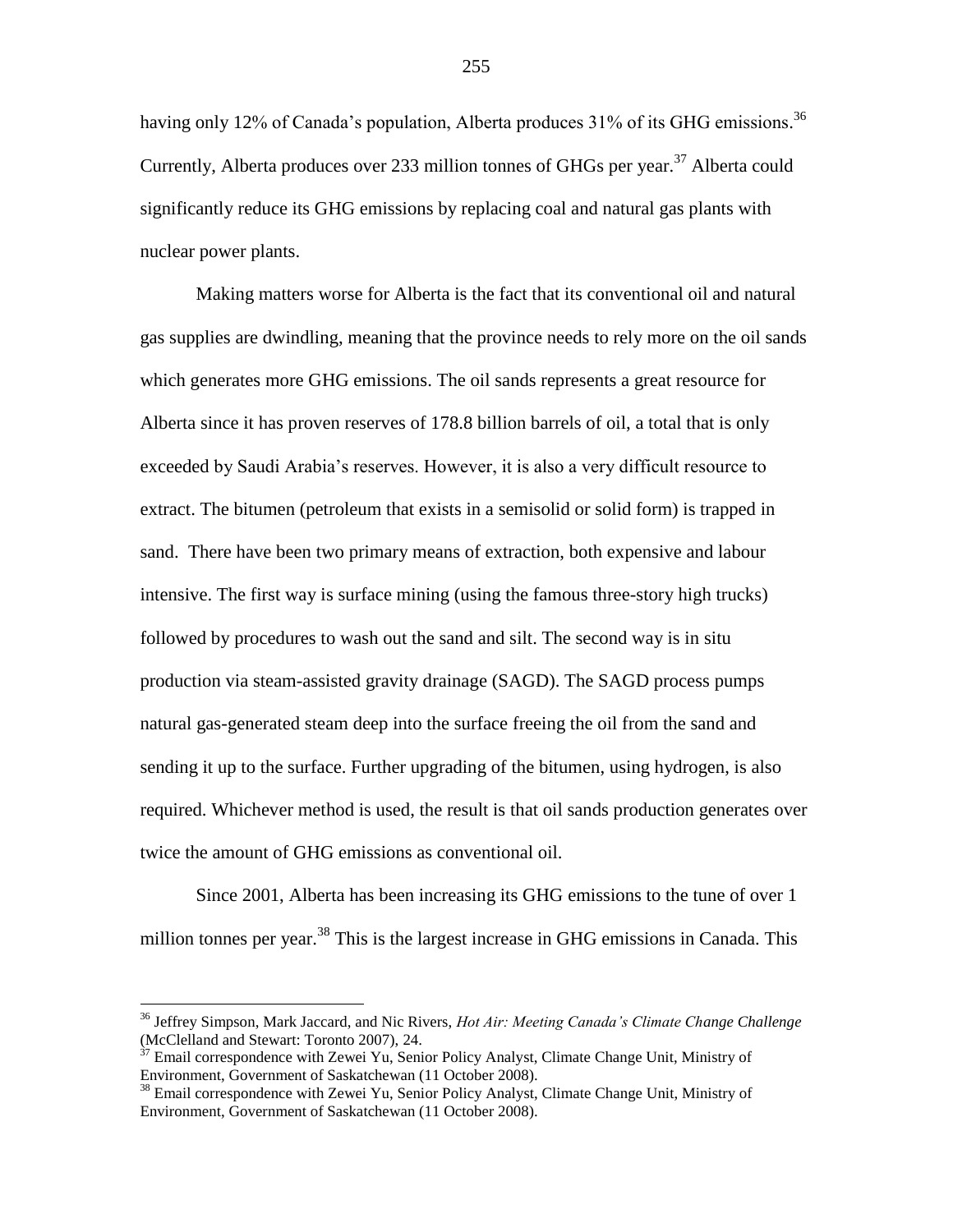problem will get even worse because only about 3% of the oil sands has been converted since 1970. As oil sands production inevitably increases, Alberta"s GHG emissions will grow even larger. At the current rate of production, without new technology, it is estimated that the oil sands will emit 156 million tonnes of GHGs by  $2015$ .<sup>39</sup>

Today and for the foreseeable future, the basis of Alberta"s economy is oil and gas. The major challenge facing the oil and gas economy is climate change. If the environmental problem of GHG emissions is not effectively dealt with, this could result in long-term damage to both Alberta"s economy and its quality of life. Already, there are increasing warnings from President Obama, the United States Congress, and California, about restricting imports of Canada"s "dirty" oil. There are a number of environmental problems that nuclear power could help to mitigate: expanding electricity to meet Alberta"s growing demand in a cleaner fashion, reducing GHG emissions by displacing dirtier electricity sources, and reducing GHG emissions in oil sands production. In short, the long-term international competitiveness of Alberta is jeopardized by climate change, and nuclear power offers some ways to reduce the threats posed by it.

A final comment on the link between climate change and nuclear power is needed. As governments around the world start to add a price to carbon emissions, the cost advantage of nuclear power over coal and gas plants begins to emerge. An influential study out of the Massachusetts Institute of Technology demonstrated that "nuclear does become more competitive by comparison if the social costs of carbon emissions are internalized."<sup>40</sup> This removes a major argument from the anti-nuclear forces who have traditionally maintained that nuclear power is too expensive. The fact that private firms,

<sup>39</sup> Simpson *et al*, *Hot Air,* 84.

<sup>40</sup> MIT, *The Future of Nuclear Power*, 7.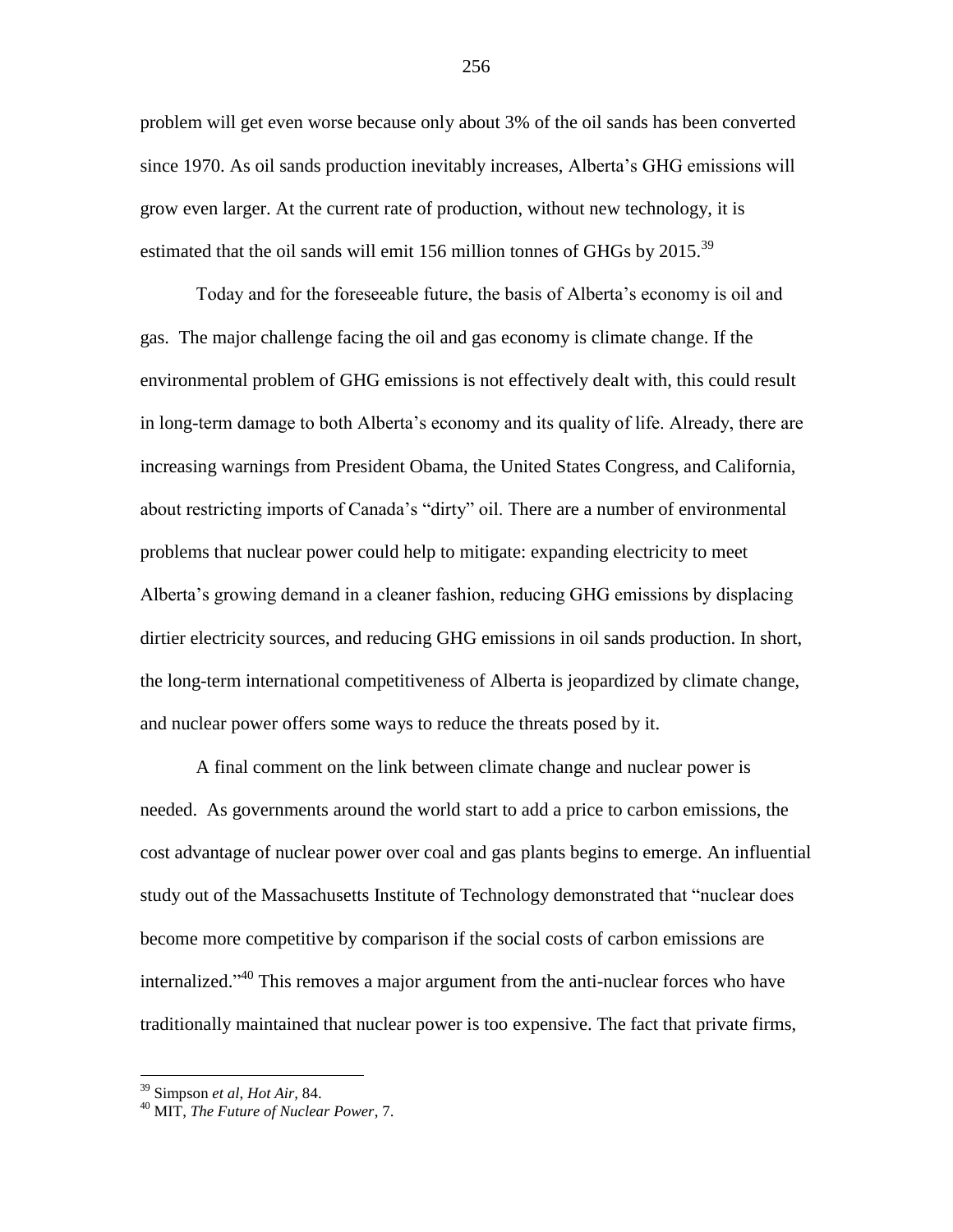like Bruce Power, are the ones promoting the expansion of nuclear reactors shows that there are economic advantages when the price of carbon is included.

A third reason is the role that nuclear power can play in lessening Alberta"s dependence on natural gas. Natural gas is valuable because it is a cheap, efficient, and relatively clean energy source. In addition, natural gas is a versatile resource that allows it to generate electricity, heat homes and businesses, and is a key ingredient in many petrochemicals. Finally, natural gas exports have contributed greatly to the economic prosperity of Alberta. Natural gas royalties in Alberta amounted to \$42.6 billion between 2000/2001 and 2006/2007. 41

Unfortunately, we are starting to run out of natural gas. While there has been lots of discussion about peak oil, a more immediate concern, especially for Alberta, is the long-term supply of natural gas. David Hughes, of the Geological Survey of Canada, has argued that Canada"s natural gas production peaked in 2001. Hughes, working with estimates out of the National Energy Board, determined that at current production rates, Canada had only 9.4 years of proven reserves, 4.9 additional years of resources, and the possibility of 46.9 more years of undiscovered resources. Already gas production in Alberta is declining, and the rate of decline would be even worse were it not for the increased use of unconventional sources like coalbed methane and upgraded bitumen gas. 42

 $41$  Alberta Department of Energy, "Natural Gas," (2008). Accessed on 2 August 2008 at http://www.energy.alberta.ca/NaturalGas/Gas.asp

<sup>&</sup>lt;sup>42</sup> J. David Hughes, "The Energy Sustainability Dilemma: Powering the Future in a Finite World." Presentation to the Institute of Public Administration in Canada Conference, *Canada's Energy Security: Superpower…or a Player* (Edmonton, 25 February 2008).

<http://www.ipac.ca/EnergyConference/SpeakersPresentations> Also see Soheil Asgarpour, "Energy for Oil Sands Production." Presentation to the  $30<sup>th</sup>$  Annual Canadian Nuclear Society conference (Calgary, 1 June 2009).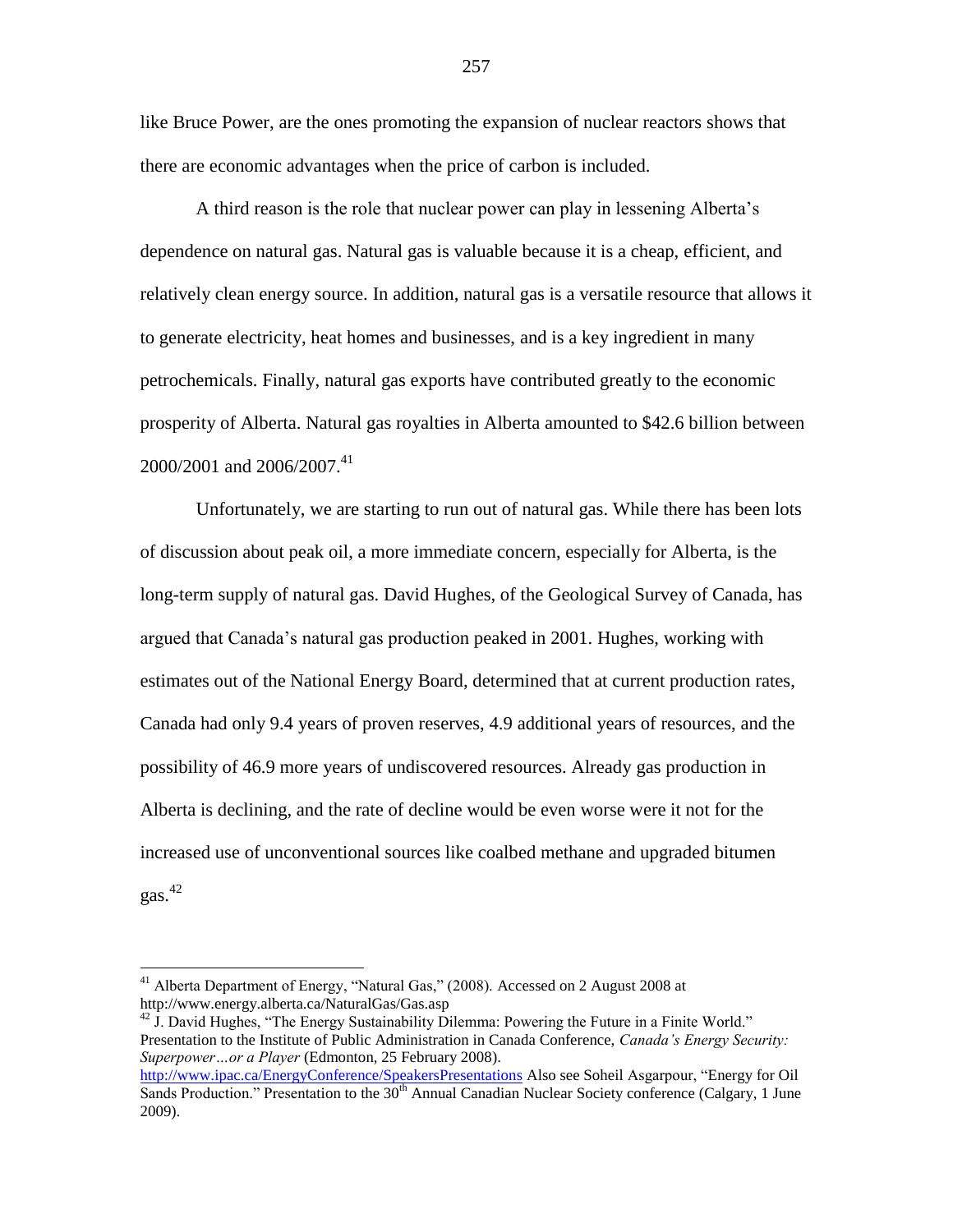Nuclear power can help conserve the supply of natural gas in two major ways. First, it can replace natural gas as a source of electricity generation. Currently, 38.4% of Alberta's electricity is generated by natural gas. $43$  Adding several thousand megawatts worth of electricity to the grid from nuclear would reduce the demand for gas-fired plants.

Second, nuclear power could be used in the oil sands. In fact, the initial proposal of nuclear power was to place a nuclear reactor in Fort McMurray to extract and upgrade the bitumen in the oil sands. After all, it takes about 1,200 cubic feet of natural gas (a cleaner fuel) for every barrel of bitumen (a dirtier fuel). One oil executive referred to this as "burning a Picasso for heat."<sup>44</sup> The National Energy Board also predicts that "natural gas requirements for the oil sands industry are projected to increase substantially from 0.7 billion cubic feet per day in 2005 to 2.1 billion cubic feet per day in 2015.<sup> $35$ </sup> A 2007 MIT study determined that replacing natural gas with nuclear energy in the oil sands would reduce CO2 emissions by 3.1 million metric tons per year for a plant producing 100, 000 barrels of bitumen daily.<sup>46</sup>

Unfortunately, there are some technical problems for using nuclear power in the oil sands. The biggest impediment is the fact that the reactor"s high pressured steam can only travel 15 kilometres. This means that many small reactors (less than 300MW) would need to be built. However, because of economies of scale (high initial construction costs

<sup>&</sup>lt;sup>43</sup> Alberta Department of Energy, "Natural Gas," (2008). Accessed on 2 August 2008 at http://www.energy.alberta.ca/NaturalGas/Gas.asp

<sup>44</sup> Quoted in Andrew Nikiforuk, *Tar Sands: Dirty Oil and the Future of a Continent* (Greystone Publications: Vancouver 2008), 15.

<sup>45</sup> National Energy Board, *Canada's Oil Sands – Opportunities and Challenges to 2015: An Update Questions and Answers* (8 July 2008).

<sup>46</sup> Ashley Finan Bersak and Andrew C. Kadak, *Integration of Nuclear Energy with Oil Sands Projects For Reduced Greenhouse Gas Emissions and Natural Gas Consumption* (MIT Center for Advanced Nuclear Energy Systems: Cambridge, MA, August 2007).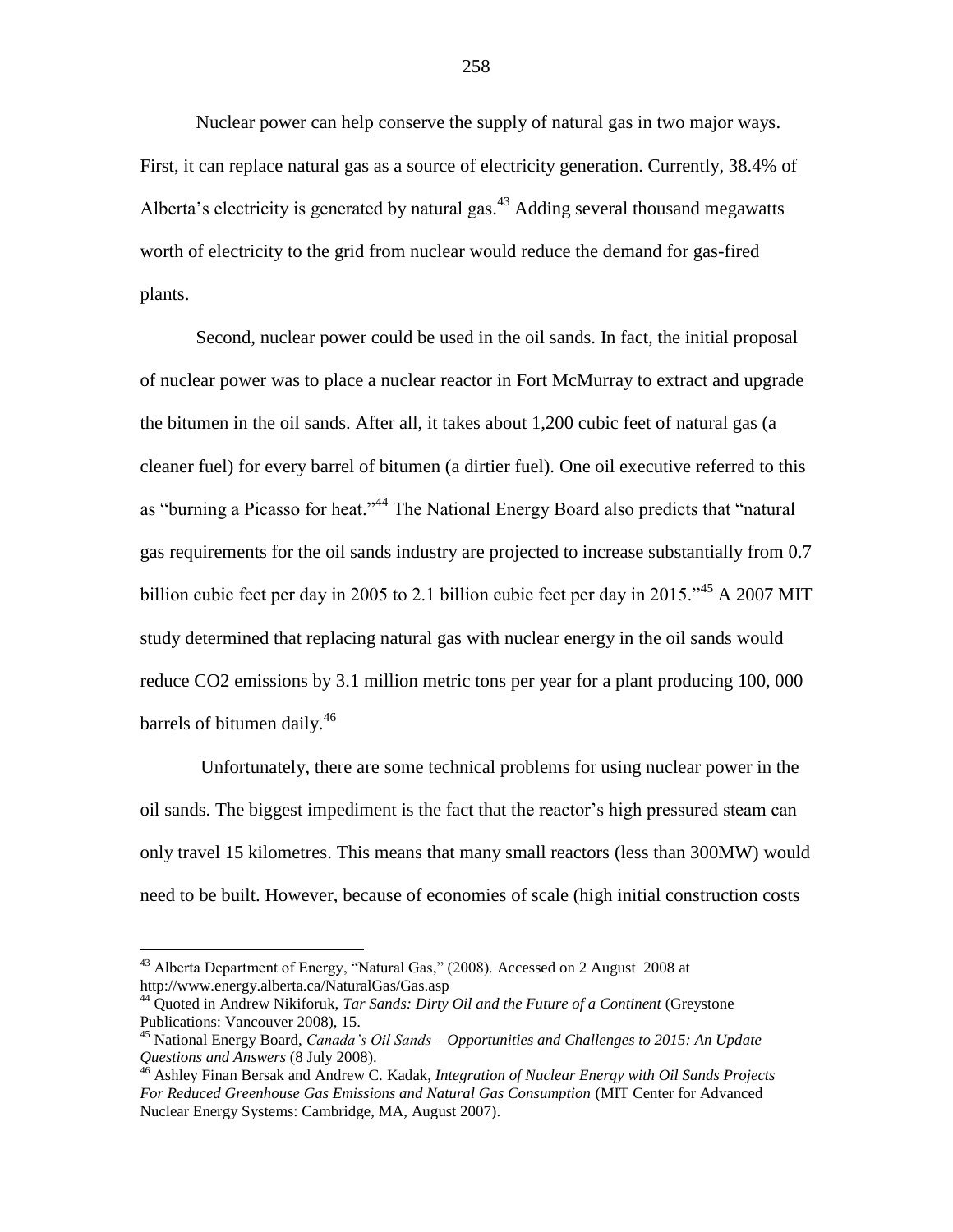support building larger reactors) and licensing challenges, deploying many small reactors in the oil sands is not feasible at this time. This is why EAC/Bruce Power changed their proposal to using nuclear power for pure electricity generation. This does not mean that nuclear power has no role in the oil sands since the complex upgrading and refining of bitumen also requires electricity. Moreover, there are new technologies that are being developed that would separate bitumen through massive amounts of electricity instead of using natural gas.<sup>47</sup> Finally, there are proposals for multi-use reactors that combine steam production for the oil sands with electricity generation (both dedicated supplies to oil sands facilities and wholesale sales to the Alberta electricity grid).<sup>48</sup> The National Energy Board has argued that "Co-generation of steam and electricity holds tremendous synergies for oil sands operations by lowering energy costs and improving electricity reliability."<sup>49</sup>

The more that nuclear power can be used as an alternative to natural gas (electricity production and oil sands extraction) the longer that natural gas supplies can last. Since natural gas is a key component in the international economic competitiveness of Alberta, it makes sense to take steps to ensure the long-term supply of this valuable, but non-renewable, resource. Environmental writer Andrew Nikiforuk has recognized that "the rapid depletion of natural gas in the tar sands is driving Canada"s so-called nuclear renaissance."<sup>50</sup>

<sup>&</sup>lt;sup>47</sup> AECL, "Canada's Nuclear Opportunity."

<sup>48</sup> See R. Oberth, S. Kuran, R. Duffey, and C. Cottrell, "CANDU Nuclear Plant Configured for Multiple Oil Sands and Power Applications." Presentation to the  $30<sup>th</sup>$  Annual Canadian Nuclear Society conference (Calgary 2 June 2009).

<sup>49</sup> NEB, *Canada's Oil Sands.*

<sup>50</sup> Nikiforuk, *Tar Sands*, 4.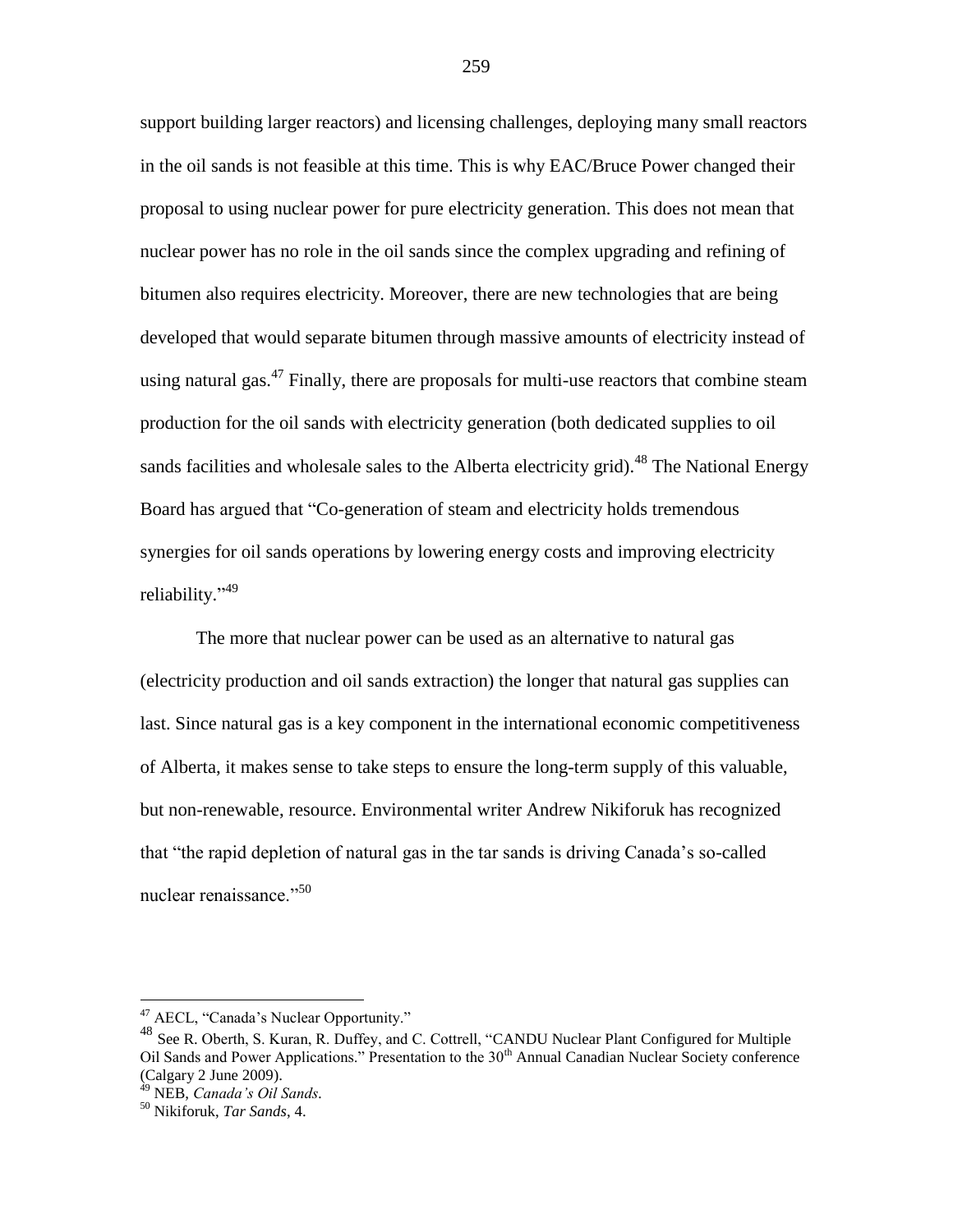#### *The Nuclear Power Expert Panel and Public Consultation Process*

The Alberta government was behind the rest of the provincial nuclear policy community industry in considering the ramifications of nuclear power within the province. EAC, and later Bruce Power, were involved in building public support for a nuclear power plant, making arrangements for reactor vendors, and selecting a site. Grassroots nuclear organizations, like PRES and CAUSE, were starting to mobilize. The media was covering the emerging story. What was lacking was government involvement. There were some initial musings from politicians, and some preliminary discussions within the departments of energy and environment. But that was it.

Eventually the Alberta government decided that it had to get more involved in the growing nuclear debate. In April 2008 the Alberta government appointed the Nuclear Power Expert Panel (NPEP), chaired by former federal Conservative Cabinet Minister Harvey Andre, to prepare a comprehensive report on nuclear power in Alberta. According to Andre, the provincial government was forced to act because it realized that there was simply too much government responsibility in the area of nuclear power for it to be absent. First, the federal government has constitutional authority for all nuclear facilities. Second, both the provincial and federal governments have responsibility over the environment. Third, the province has primary responsibility for social issues emerging out of major industrial projects. Fourth, the public frequently demands that all levels of government become involved in major energy projects; especially nuclear projects. $51$ 

 $<sup>51</sup>$  Harvey Andre, "Alberta Expert Panel on Nuclear Energy." Presentation to the 30<sup>th</sup> Annual Canadian</sup> Nuclear Society conference (Calgary, 1 June 2009).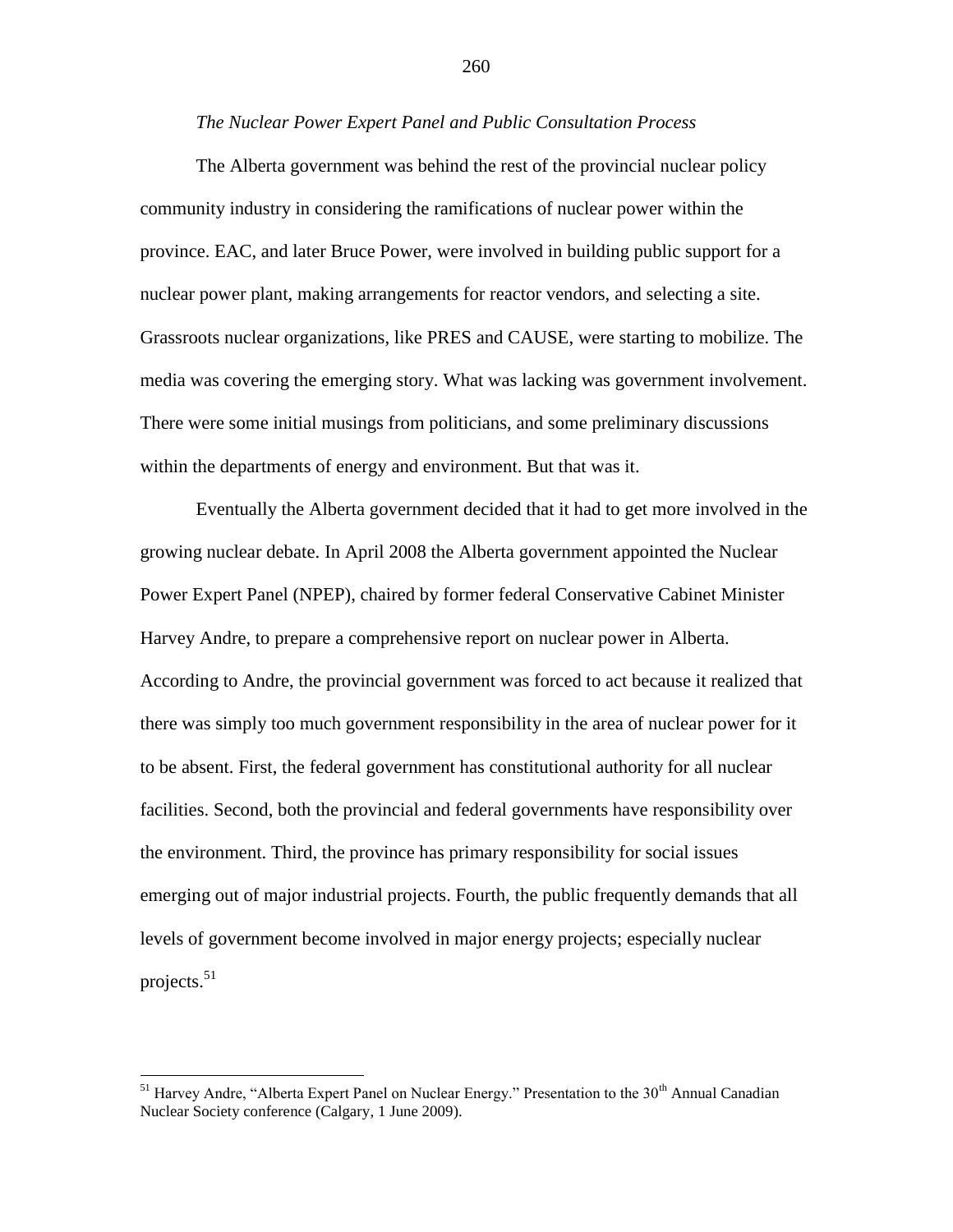The NPEP would examine: environmental, health and safety issues; waste management; comparing nuclear energy with other electricity generation technologies; current and future nuclear power generation being used in Canada and around the world; Alberta's future electricity needs; and social issues/concerns related to nuclear energy.<sup>52</sup> The report would not make any recommendations; instead the panel"s mandate was to "prepare a balanced and objective Report for the government of Alberta on factual issues pertinent to the use of nuclear power to supply electricity in Alberta."<sup>53</sup> Unlike other panels appointed by the Stelmach government, most notably the Oil & Gas Royalty Review, no public hearings would be held during the drafting of the report. Instead, the panel"s findings would be used as the basis for a public consultation process that would gather input from Albertans. As Andre noted, "the report was written for government, but the ultimate audience was the public." This is why the report was kept short and relatively free of scientific jargon.<sup>54</sup>

The report was drafted in secrecy. The panel decided that it would not meet any interest groups: organizations representing nuclear technologies; organizations interested in nuclear power development; and organizations opposed to any form of nuclear energy.<sup>55</sup> Instead, the panel relied on its member's personal expertise and a specially commissioned technical study by the Alberta Research Council (ARC) and the Idaho National Laboratory  $(INL)$ <sup>56</sup> In fact the ARC/INL study was substantially more detailed

 $52$  Government of Alberta, "Expert panel to develop comprehensive research paper on nuclear power," *News Release* (23 April 2008). Accessed 29 April 2008 at http://www.energy.alberta.ca

<sup>53</sup> Government of Alberta, *Nuclear Power Expert Panel Order* (23 April 2008). Accessed on 28 April 2008 at http://www.energy.alberta.ca/Org/pdfs/MO\_31\_Nuclear\_Expert\_Panel.pdf

<sup>54</sup> Andre, "Alberta Expert Panel on Nuclear Energy."

<sup>&</sup>lt;sup>55</sup> Andre, "Alberta Expert Panel on Nuclear Energy."

<sup>56</sup> Alberta Research Council and Idaho National Laboratory, *The Nuclear Energy Option in Alberta* (1 October 2008). Accessed 5 April 2009 at http://www.arc.ab.ca/documents/ARCINL-report-secure.pdf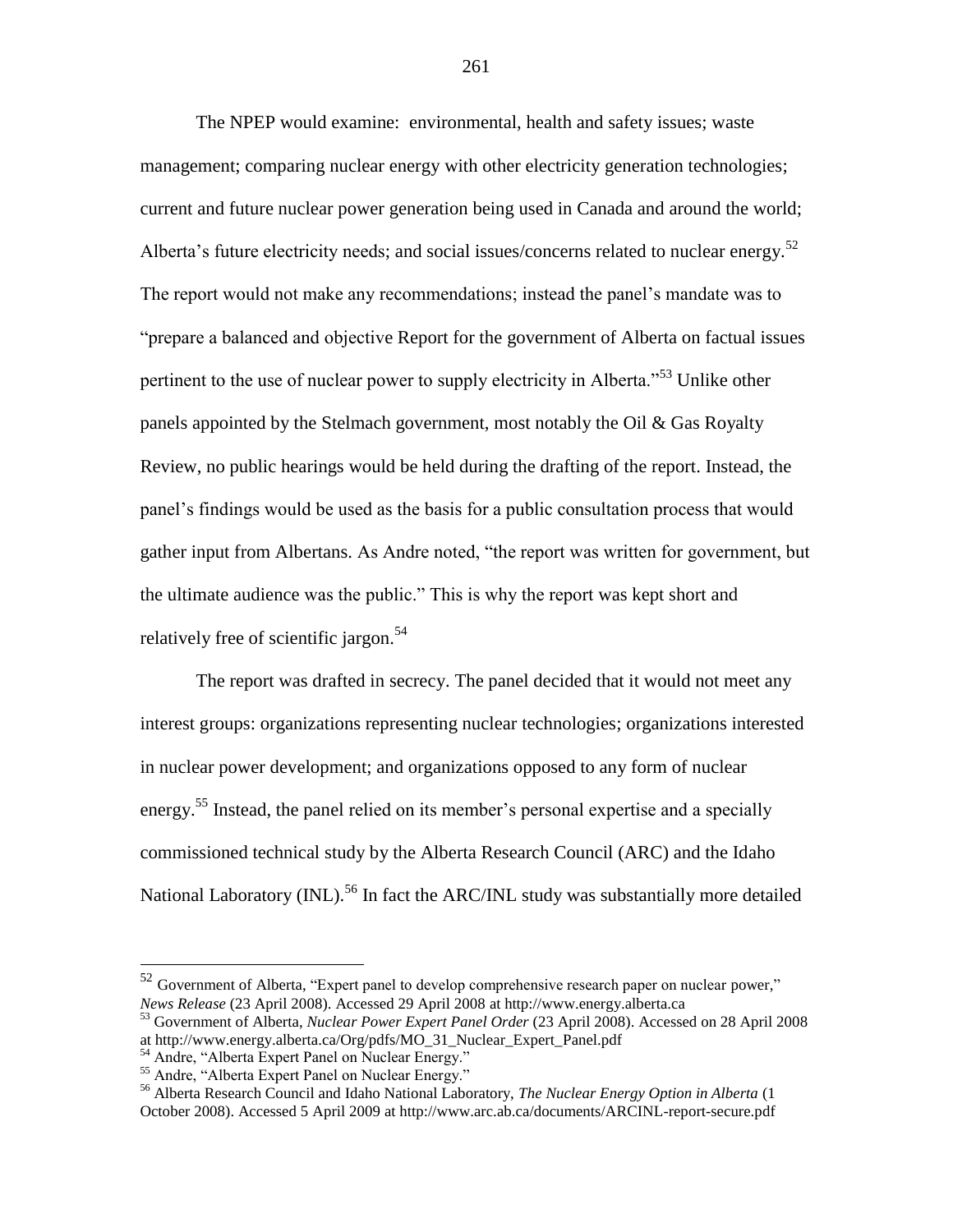to more fully describe the following topics:

- Electricity supply and demand in Alberta;
- Comparisons between the different electricity technologies of fossil fuelbased, nuclear, and renewables;
- Integrating nuclear power plants into Alberta's electricity grid;
- Nuclear reactor's operation, maintenance, and decommissioning;  $\bullet$
- Nuclear fuel handling and disposal;  $\bullet$
- Nuclear safety and security;
- Water usage and sourcing;
- Environmental and social impacts;
- Regulatory processes;  $\bullet$
- Comparisons of different nuclear reactor types; and
- A synopsis of the of the Chernobyl accident.

It was apparent from reading both studies that the ARC/INL report formed the technical basis of the NPEP report. What the NPEP did was evaluate the ARC/INL"s data, condense its information, add in its own economic analysis, and put it in more laymen"s language. Although the ARC/INL study was acknowledged by the NPEP report and was listed in its bibliography, its importance seemed to be downplayed. For instance, you cannot find the ARC/INL study on the Alberta Energy website as part of the NPEP documents, nor was it mentioned in the subsequent consultation process by the Alberta government. Instead, you had to go to the Alberta Research Council website to locate their report. The ARC/INL study would not be widely read, but it should have been more transparently available due to the obvious influence that it had on the NPEP report.

The NPEP's report was widely touted in Alberta's long-term energy strategy paper. The Alberta energy strategy paper stated that "nuclear energy, dependent on mined uranium, is one alternative to fossil fuels. Uranium is still plentiful globally, however issues include waste management and environmental, health, safety, and social concerns. Nuclear has experienced resurgence as the world attempts to reduce its CO2 emissions.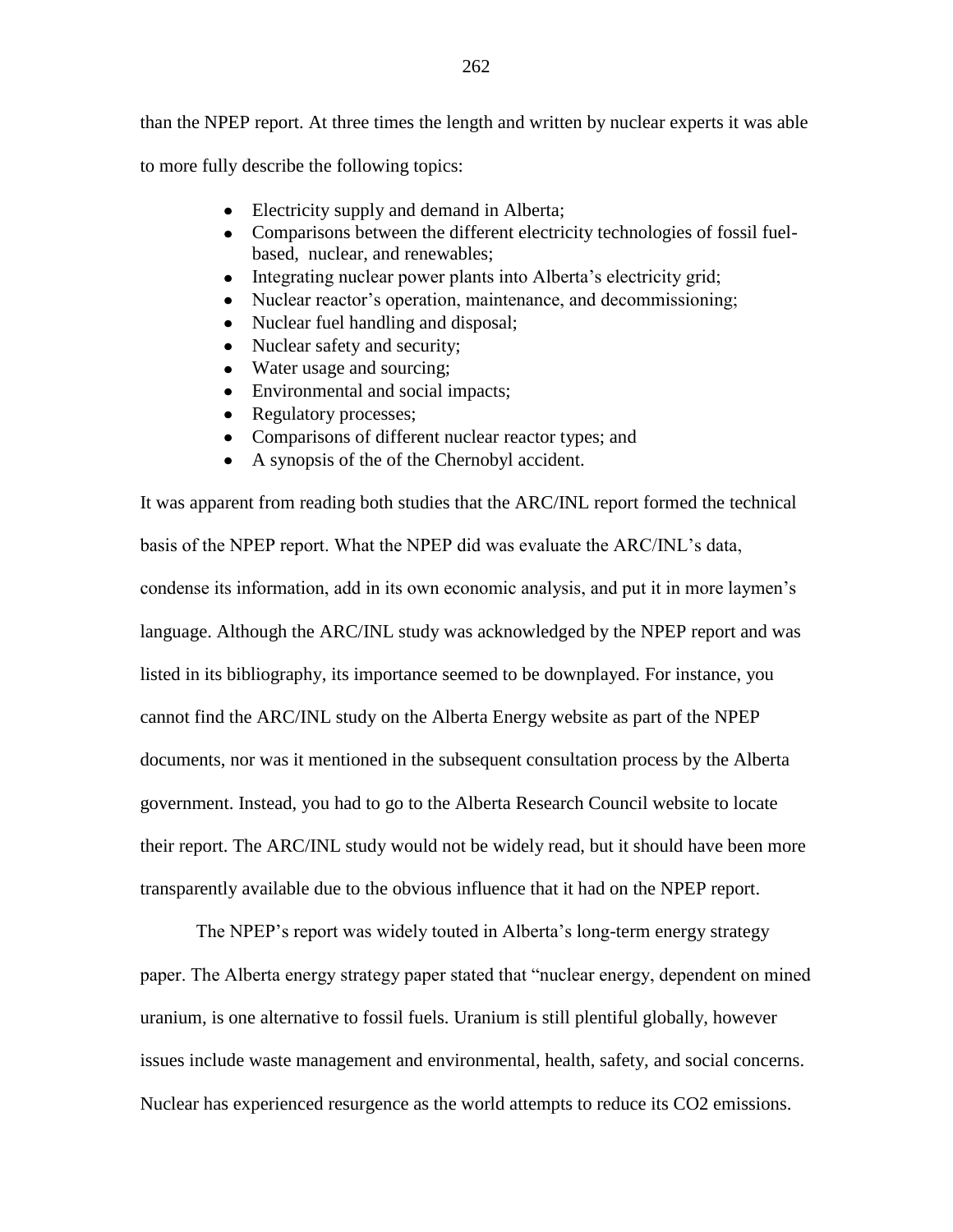Some synergistic applications involving bitumen processing may be available. Alberta is currently examining the merits and challenges of nuclear power."<sup>57</sup>

Even before its release, the NPEP report generated controversy over the panel"s membership. Anti-nuclear activists targeted John Luxat because of his past life with the nuclear industry. At the time of appointment, Luxat was teaching nuclear engineering at McMaster University, but prior to that he had worked for decades in the Canadian nuclear industry (principally with Ontario Hydro, but with other firms as well). Critics charged that he would be biased in favour of the nuclear industry in general and the CANDU reactor system in particular. CAUSE argued that "the very composition of the panel made it inevitable that we would be presented a very one-sided and biased view of the nuclear issue. The nuclear panel report can in no way claim to be objective."<sup>58</sup> They also asserted that somebody from the anti-nuclear community (Helen Caldicott, Gordon Edwards, a member from the Pembina Institute) should have been added to the NPEP to provide balance. This charge became amplified when Luxat was later appointed to AECL"s Board of Directors. That being said, the NPEP required some advanced technical knowledge of nuclear power and Luxat provided it. None of the other panellists had a nuclear background: Andre was a former federal politician who was working in the oil  $\&$ gas sector,<sup>59</sup> and Joe Doucett and Harrie Vredenburg were business professors specializing in energy policy at the Universities of Alberta and Calgary.

<sup>57</sup> Alberta, *Launching Alberta's Energy Future*, 10.

<sup>58</sup> CAUSE, *Nuclear Power in Alberta: An Alternative Perspective* (6 April 2009), 6-7. Accessed 24 April 2009 at http://www.nuclearfreealberta.ca

<sup>&</sup>lt;sup>59</sup> Prior to entering politics, Harvey Andre was a Professor of Chemical Engineering at the University of Calgary. This meant that he had a scientific background, albeit not in the nuclear area.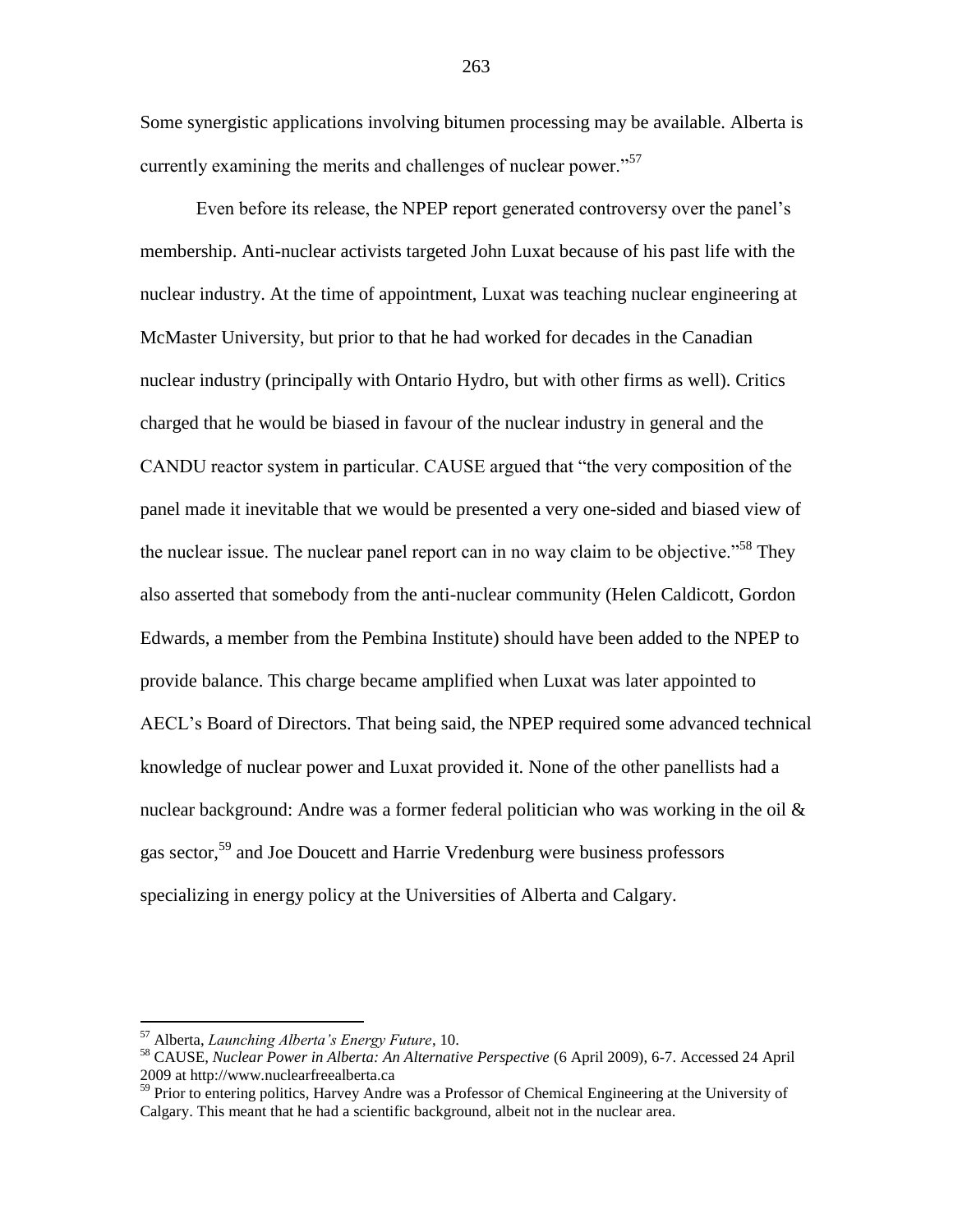The NPEP, after several months of delay, was released by the government on

March 26, 2009. $^{60}$  Although it does not contain any recommendations, it did make some

important conclusions that will frame the debate over the development of nuclear power

in Alberta. These are the key conclusions of the NPEP:

- 1. Alberta"s economy and population will continue to grow and significant additional electrical power will be needed to maintain and improve the standard of living of Albertans. Options include more fossil-fuel-burning power plants (with or without carbon capture), more renewable sources and greater energy efficiency, as well as nuclear power.
- 2. Each technology has trade-offs associated with it. Such trade-offs include the availability of technology, environmental impacts, costs and operating implications for the Alberta system.
- 3. The decision to build a plant whether powered by thermal combustion, or wind or nuclear – is a private-sector decision taken by a company based on its assessment of the project"s economic viability. But, as with any large industrial construction project, all such plants must obtain approval from relevant government and regulatory authorities regarding their impacts or consequences.
- 4. Nuclear power has been in use for generating electricity for more than 50 years, and more than 400 units are in operation worldwide. New designs, based on learning from previous incidents and from long-term safe operation, are safer, more efficient and easier to control and operate.
- 5. Nuclear power does not release carbon dioxide. This is a significant difference (in environmental terms) between it and traditional technologies using coal and nuclear gas.
- 6. The offsetting concerns relate primarily to nuclear waste disposal. While the spent fuel removed from a reactor is radioactive, more than 99% of this material is made up of the heavy metals uranium and plutonium, which can be recycled to be reused as nuclear fuel. The remaining waste fission products decay comparatively quickly. Thus a program of separating the spent fuel and recycling heavy metals will dramatically reduce the amount of waste to be dealt with and the time period during which this material would be radioactive at levels above the natural background radiation. (Capturing carbon from fossil fuel plants also creates storage issues).
- 7. In Canada, the Federal Government has the authority and responsibility for approving and regulating all nuclear facilities and nuclear related activities. Normal provincial approvals required for any major project would also be required, based on the Provinces" constitutional responsibilities for land resources.

<sup>60</sup> Government of Alberta, *Nuclear Power Expert Panel: Report on Nuclear Power and Alberta* (February 2009). Accessed 15 March 2009 at http://www.energy.alberta.ca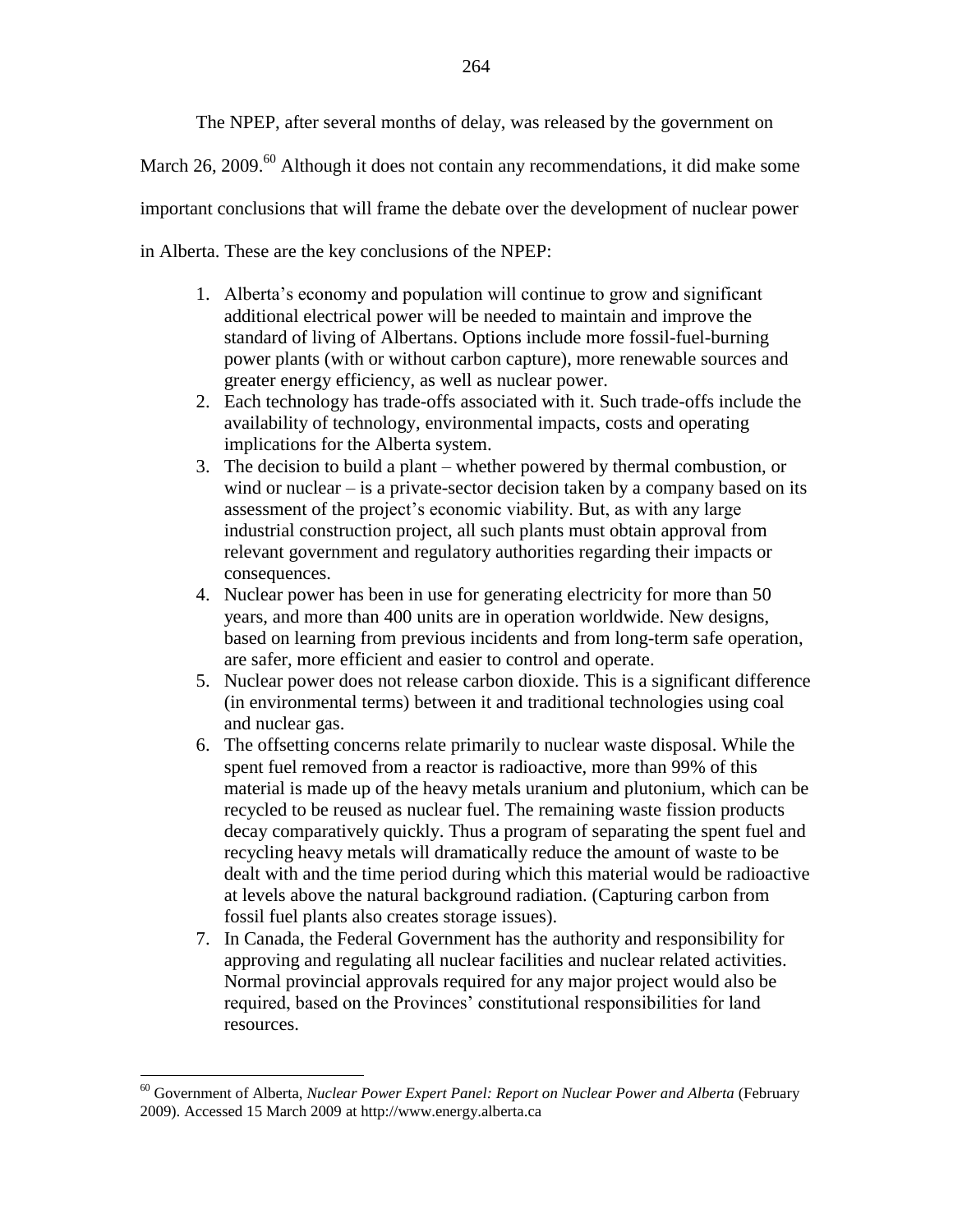8. Any nuclear generating project would be a major construction project and have social impacts in areas such as schools, hospitals, transportation infrastructure, Aboriginal communities, local economies, housing and so on. Significant though these issues might be, they are regularly dealt with by the Government of Alberta and its agencies and affected municipalities. (pp. 4-5)

A thorough examination of the tone and emphasis within the NPEP report revealed strong support for the development of nuclear power in Alberta. The report made clear that the demand for electricity will rise in Alberta. It estimated annual increases of 3.3% until 2024 (p. 14). Therefore the question is what electricity sources will be used to meet the demand: coal, natural gas, hydroelectric, wind, solar, or nuclear? On this point about comparative energy sources, the NPEP repeatedly emphasized that the absence of greenhouse gases in the generation of nuclear power "is a significant difference (in environmental terms) between it and technologies using traditional coal and natural gas" (p. 52). When the discussion turned to renewable energy, the NPEP pointed out that "while there is considerable interest in other non-conventional power generation means such as geothermal, bio-fuel, solar, etc., it is unlikely that these technologies will be able to satisfy all of Alberta"s growing electricity needs" (p.10). In addition, "compared with hydroelectric and wind power, nuclear has a smaller physical footprint on the landscape" (p. 52).

Nuclear waste is a prominent issue among both anti-nuclear activists and the public in general. How can highly toxic elements, some of which have half-lifes in the range of hundreds of thousands of years, be effectively handled? The NPEP's response was twofold. It began by emphasizing the role that fuel recycling (also called reprocessing) can play in significantly reducing the amount of waste. It highlighted the fact that "more than 99%" of spent fuel "is made up of the heavy metals uranium and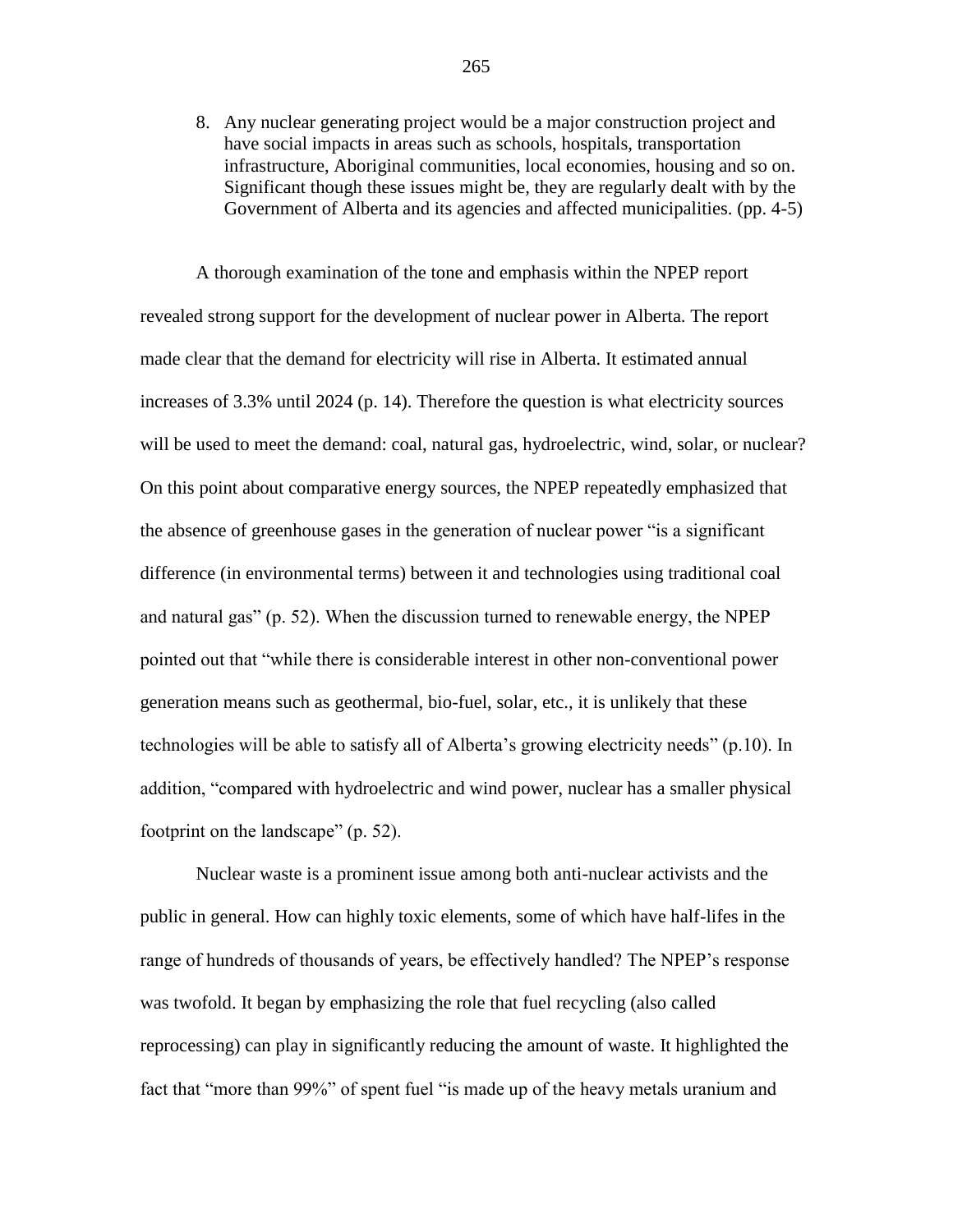plutonium, which can be recycled into nuclear fuel. The remaining waste fission products decay comparatively quickly" (p. 53). All of this is true, and in fact, is critical to mitigating substantially the long-term nuclear waste issue. The problem is that fuel recycling is not yet cost effective. However, there is a ramped up research and development effort in this area that should start to bring results. Its second point was to describe in detail Canada"s Nuclear Waste Management Organization"s *Phased Adaptive Management* approach to spent fuel. This is a three-pronged approach:

- Phase One, lasting 30 years, is on-site dry storage (done at all existing facilities);
- Phase Two, lasting another 30 years, sees the spent fuel moved to a centralized facility (these exist in Manitoba, Ontario, Quebec, and New Brunswick); and
- Phase Three, after 60 years, sees the used fuel moved to a permanent storage facility in a deep geological repository (p. 34).

The NPEP acknowledged that "opinions on nuclear safety tend to be highly polarized between supporters and opponents, making it more difficult to develop an objective, balanced view of the risks and impacts" (p.35). Nevertheless, the report followed that statement up with a detailed chapter identifying all of the comprehensive safety features of a nuclear reactor (pp. 35-43). In the process, it minimized the risks of radiation exposure (by comparing nuclear-created radiation and natural radiation), reactor safety (by listing the triple redundancies of control, cool, and contain features), and the lessons learned from accidents like Three Mile Island and Chernobyl (by citing the role played by the IAEA, WANO, and the CNSC in ensuring reactor safety). The NPEP was correct to note that nuclear reactors have been functioning for six decades with few fatalities. Chernobyl being the obvious exception, and even then, it notes that the "consequences" have often been "overstated" (p. 42). When these facts are presented, it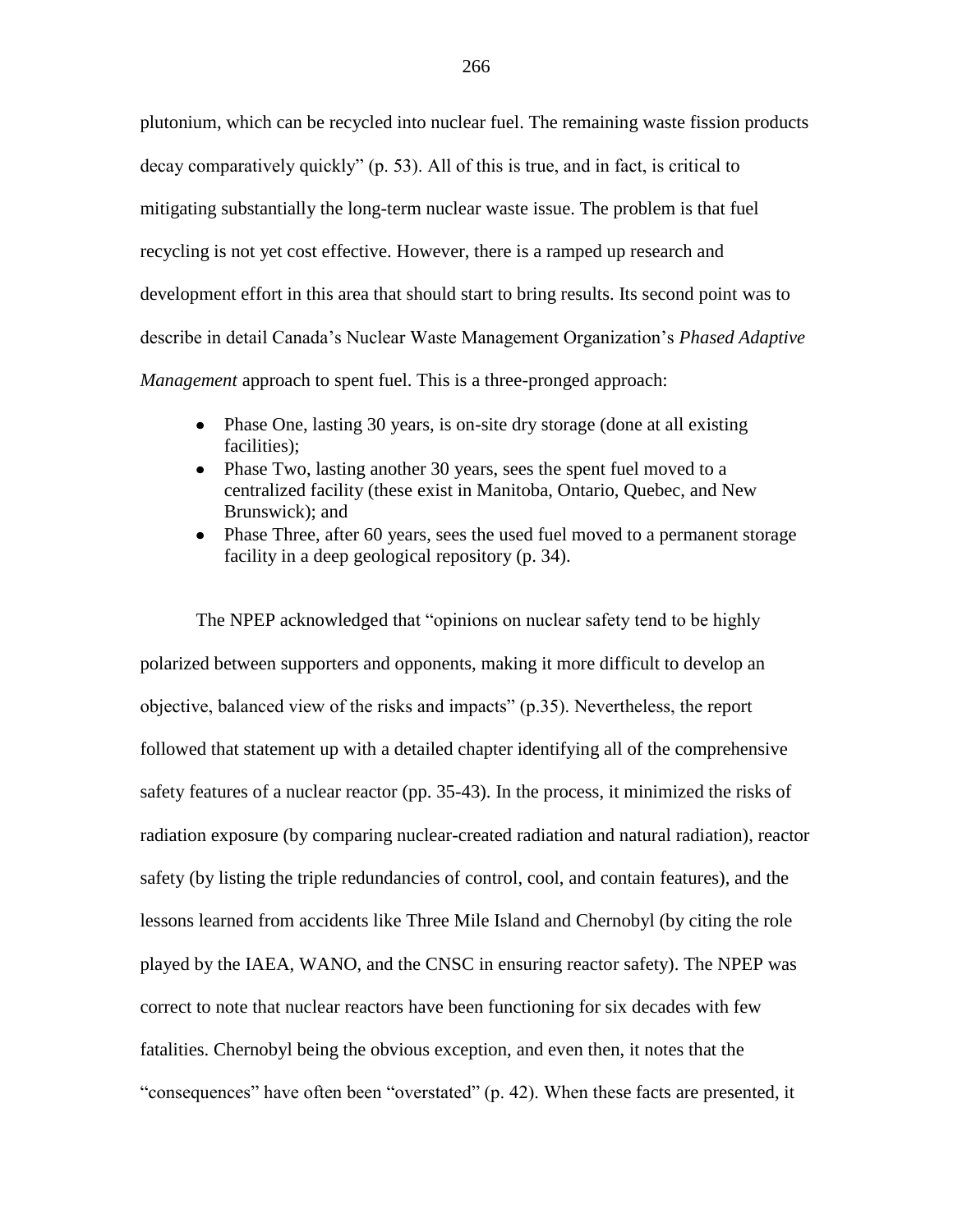becomes apparent that around the world, nuclear power has a substantially better safety record than any other energy source, and better than other sectors like construction or agriculture.

One of the tasks that the NPEP was mandated to address were social issues. This is because anti-nuclear critics often highlight social issues as a reason to prevent or eliminate nuclear power. However, the NPEP maintained "that there are no separate social issues which fall within provincial jurisdiction that are uniquely associated with nuclear power generation plants. Any project of the magnitude under consideration will have social impacts in areas such as schools, hospitals, transportation infrastructure, aboriginal communities, the local economy, housing and so on" (p. 53).

There are some unique challenges identified in the NPEP report that would have to be resolved before a nuclear power plant could be built in Alberta. For example, the large size of a nuclear power plant (a 800-1,000 MW reactor is over twice the size of the largest coal unit at 450 MWs) "could require increased operating reserves or, alternatively, additional transmission interconnections with neighbouring jurisdictions" (p. 44). Another challenge is the requirement of nuclear specialists such as engineers and physicists. The report noted (moving very closely to making a recommendation) that "it might be desirable to develop the nuclear-specific skill sets within Alberta, both for future employment within Alberta as the sector grows and as a technical-service export to a growing international sector. This would require training programs to help develop the necessary expertise, which could be sponsored by government or facility owners" (p.46).

Critics who were hoping for a denouncement of nuclear power have argued that the NPEP was biased. For example, Gordon Edwards was blunt when he said that "they

267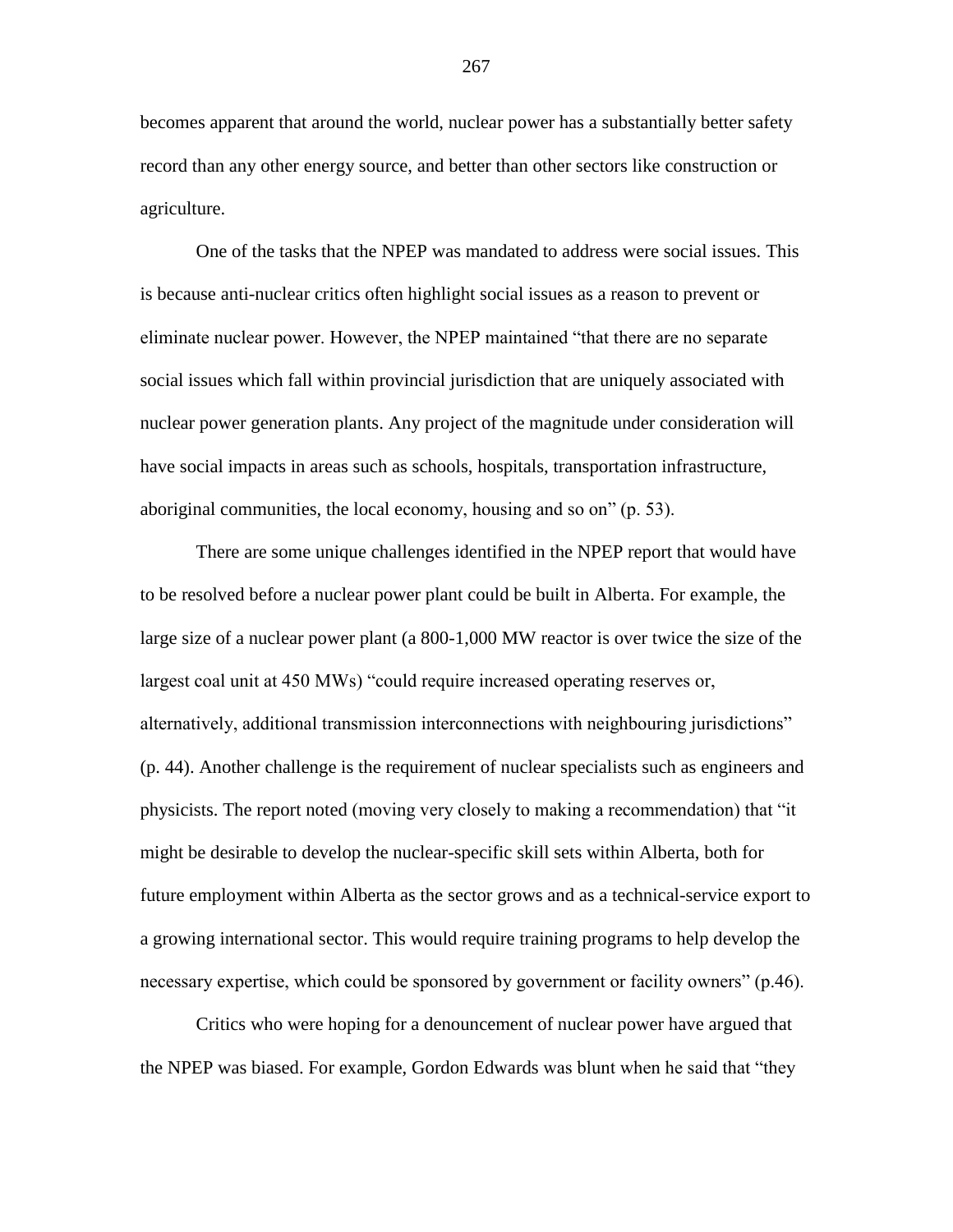are really presenting a very one-sided, very limited picture which doesn"t give the average member of the public, or the average politicians, any real insight into the nature of the hazards that are peculiar to nuclear."<sup>61</sup> Meanwhile, Brian Mason, the leader of the Alberta New Democratic Party complained that the panel "cannot claim to be unbiased when it clearly tries to abdicate responsibility of the decision to have or not have nuclear power. B.C. and Manitoba have anti-nuke policies and we should too."<sup>62</sup>

For its part, CAUSE has argued that the NPEP was riddled with errors and

omissions. Here is just a sampling:

- $\bullet$  does not discuss the design and construction problems of generation III+ reactors;
- does not discuss the risks and consequences of a nuclear accident;
- ignores the Nuclear Liability Act that makes insurance available to nuclear  $\bullet$ operators at a fraction of the costs of a catastrophic accident;
- does not address the health risks of nuclear power;
- and ignores the real financial costs of nuclear power (hefty government  $\bullet$ subsidies, massive cost overruns, costly unscheduled reactors repairs, etc).  $63$

CAUSE also responded to the NPEP with its own report: *Nuclear Power in* 

*Alberta: An Alternative Perspective.<sup>64</sup>* This alternative view, which was written prior to the release of the NPEP report, was heavily influenced by the Pembina Institute"s *Greening the Grid* report.<sup>65</sup> It reiterates most of *Greening the Grid's* recommendations: appoint a panel on renewable energies; Alberta should collaborate with the federal government on a study on the health effects of nuclear power; and Alberta should

<sup>61</sup> Quoted in Hanneke Brooymans, "Nuclear energy safe alternative, says expert panel," *Calgary Herald*  (27 March 2009), A11.

<sup>62</sup> Quoted in Kerry Diotte, "Nuke power input urged," *Edmonton Sun* (27 March 2009).

<sup>63</sup> CAUSE, *Response to the Alberta Nuclear Panel Report* (7 April 2009). Accessed 15 April 2009 at http://www.nuclearfreealberta.ca

<sup>64</sup> CAUSE, *Nuclear Power in Alberta: An Alternative Perspective* (6 April 2009).

<sup>65</sup> Bell and Weis, *Greening the Grid.*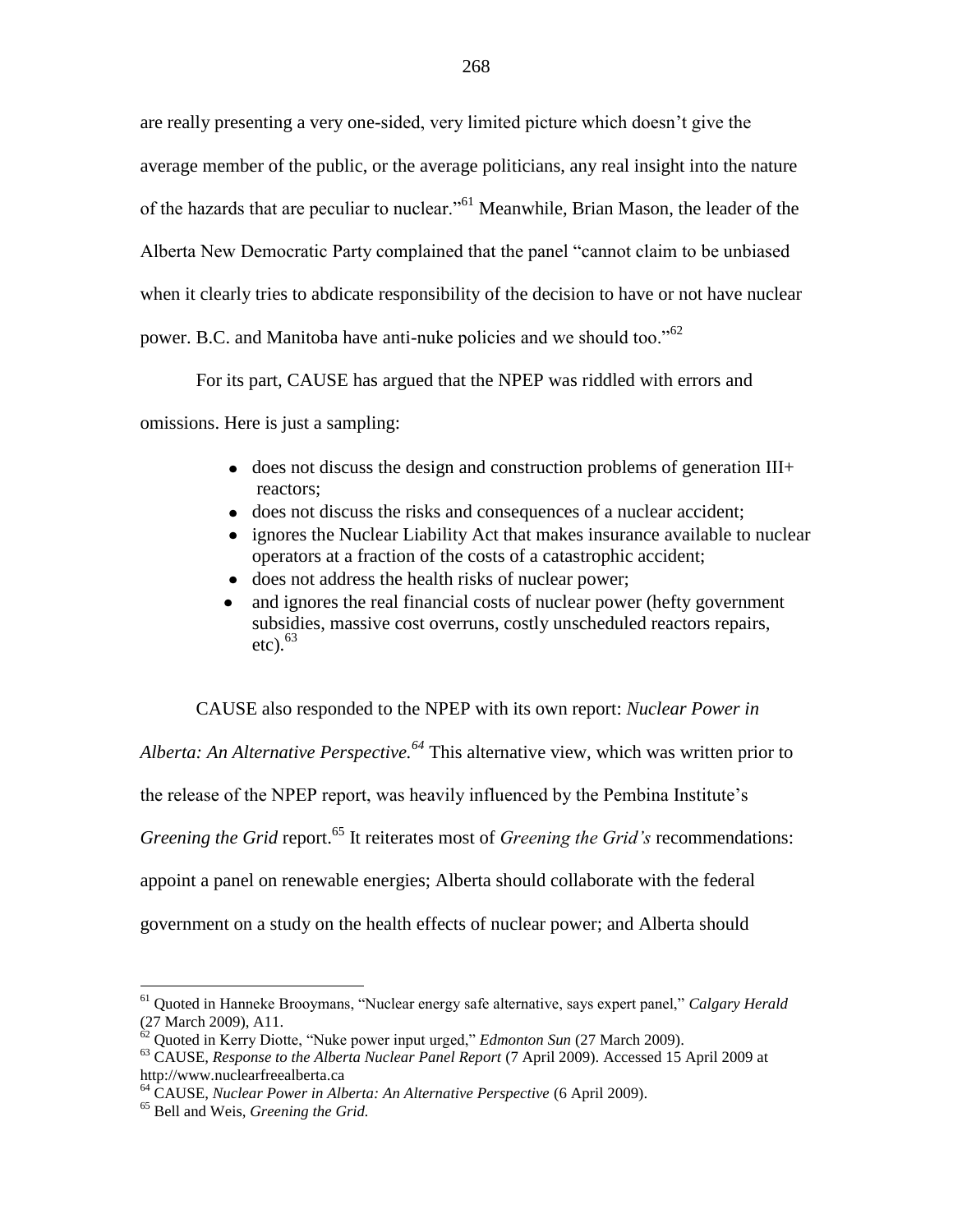establish a centre of excellence to support growth and expertise in renewable energies. The rest of CAUSE's short rejoinder repeats most of the typical arguments against nuclear power: it is unsafe, unreliable, expensive, has cost overruns, damages the environment, consumes too much water, and produces massive amounts of highly radioactive waste. In a public response to the NPEP"s critics, Harvey Andre asserted that "facts are by definition one-sided" and that contrary to the allegations of CAUSE and others, the NPEP did include risk assessments.<sup>66</sup>

In a sense, these critics are correct; the NPEP did come out in favour of nuclear power. The NPEP authoritatively dispelled some of the myths around nuclear power and put it on a level playing field with other electricity sources. This is the very definition of neutrality. The NPEP has properly framed the debate not as "nuclear yes or no?" but "what electricity sources does Alberta need to build to address its growing needs?"

Nuclear power is very contentious. Therefore, it is crucial that the people are heard. The NPEP served as the basis for a "multi-faceted consultation process" that was designed to gather the views of Albertans on nuclear power. Innovative Research Group, an independent research firm, was commissioned by the government to collect the data and provide a summary to the government.<sup>67</sup> The process, which took place between April 27 and June 1, included:

- a workbook and survey was developed, and made available to all Albertans,  $\bullet$ that covered the themes of the NPEP report. These were completed either via an interactive online mechanism or in paper form.
- Twenty discussion groups were held in ten communities across Alberta.

<sup>66</sup> Andre, "Alberta Expert Panel on Nuclear Energy."

<sup>67</sup> Government of Alberta, "Alberta government releases Nuclear Power Expert Panel report: Process to gather views form Albertans begins next month," *News Release* (26 March 2009) and Government of Alberta, *Alberta Nuclear Consultation* (April 2009). Accessed 28 April 2009 at http://www.energy.alberta.ca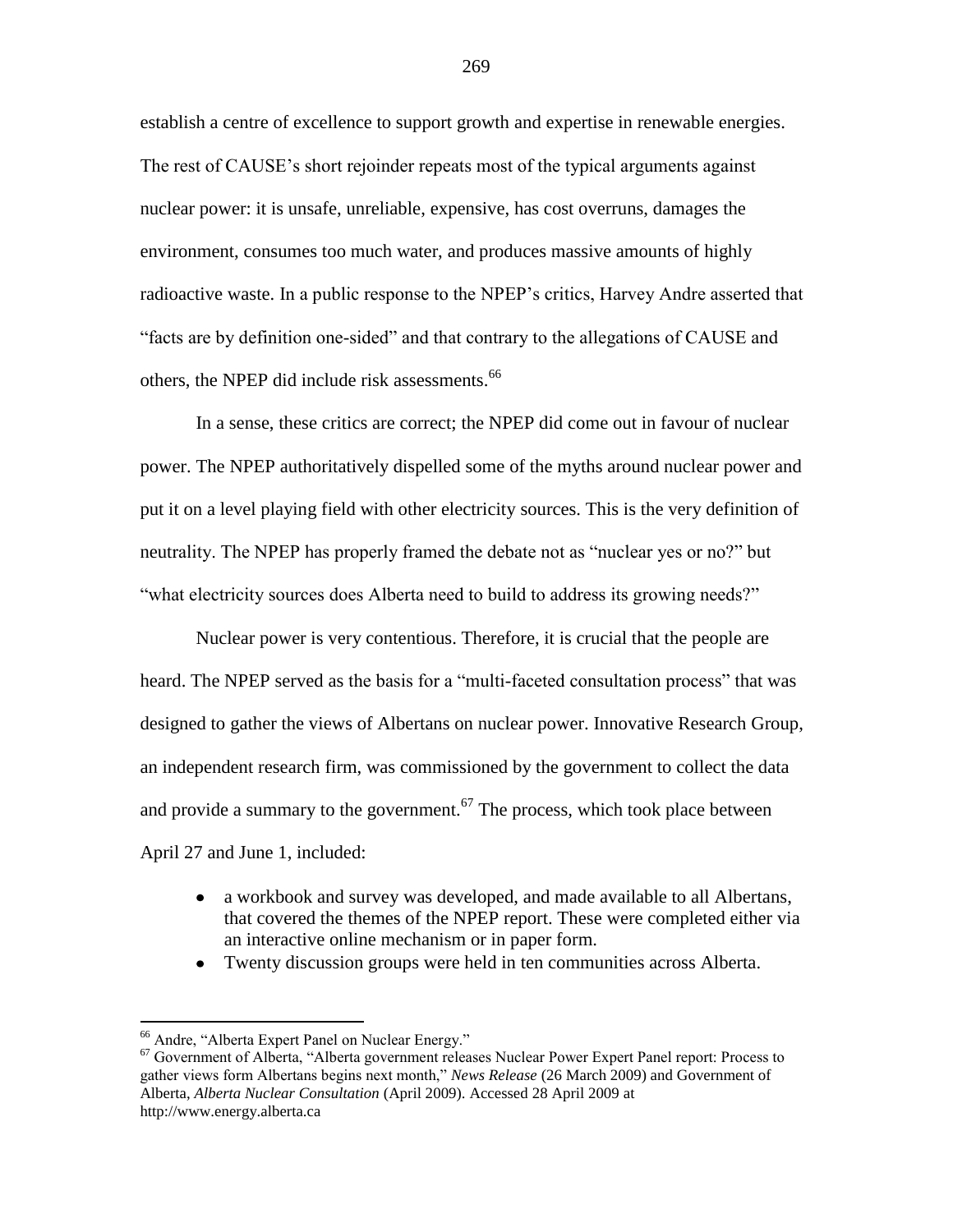Six stakeholder discussion meetings were held in Edmonton with individuals  $\bullet$ from groups that came forward asking to participate and those identified as having an interest in the issue. Included were local government politicians, aboriginal people, businesses, and environmental groups.<sup>68</sup>

Not all members of the Alberta nuclear policy community participated in the public consultation process. For example, Bruce Power, despite being the principal advocate for nuclear power in Alberta, deliberately avoided the public consultation process. Similarly, the CNS Alberta Branch was not asked to participate in any of the stakeholder meetings. In contrast, the anti-nuclear organizations, despite being very critical of the process, participated in the stakeholder sessions in Edmonton. CAUSE was upset that the online workbook and feedback form starts with the executive summary of the NPEP. This led them to allege that "a biased nuclear panel report with one-sided, pronuclear information will play a key role" in the public discussions. They believed that a counter-document, focusing on alternative energy, needed to be commissioned by the government to balance the debate. Instead of "selective meetings with stakeholders and some focus groups," they recommended that "public hearings be held throughout the province.<sup>"69</sup> However, the reason that public hearings were not chosen was because they often get highjacked by interest groups. The only people who tend to participate in public hearings, with the exception of hearings at potential reactor sites (which will be included in the consultation process) are the rabid anti-nuclear and pro-nuclear activists. It is to avoid this problem that focus groups, where the participants are not told what the topic is in advance, were used to provide input from Albertans who were undecided about nuclear

<sup>68</sup> Government of Alberta, "Alberta Energy: Nuclear Power," (9 July 2009). Accessed on 30 July 2009 at <http://www.energy.gov.ab.ca/Electricity/1577.asp>

<sup>69</sup> CAUSE, *Response to the Alberta Nuclear Panel Report.*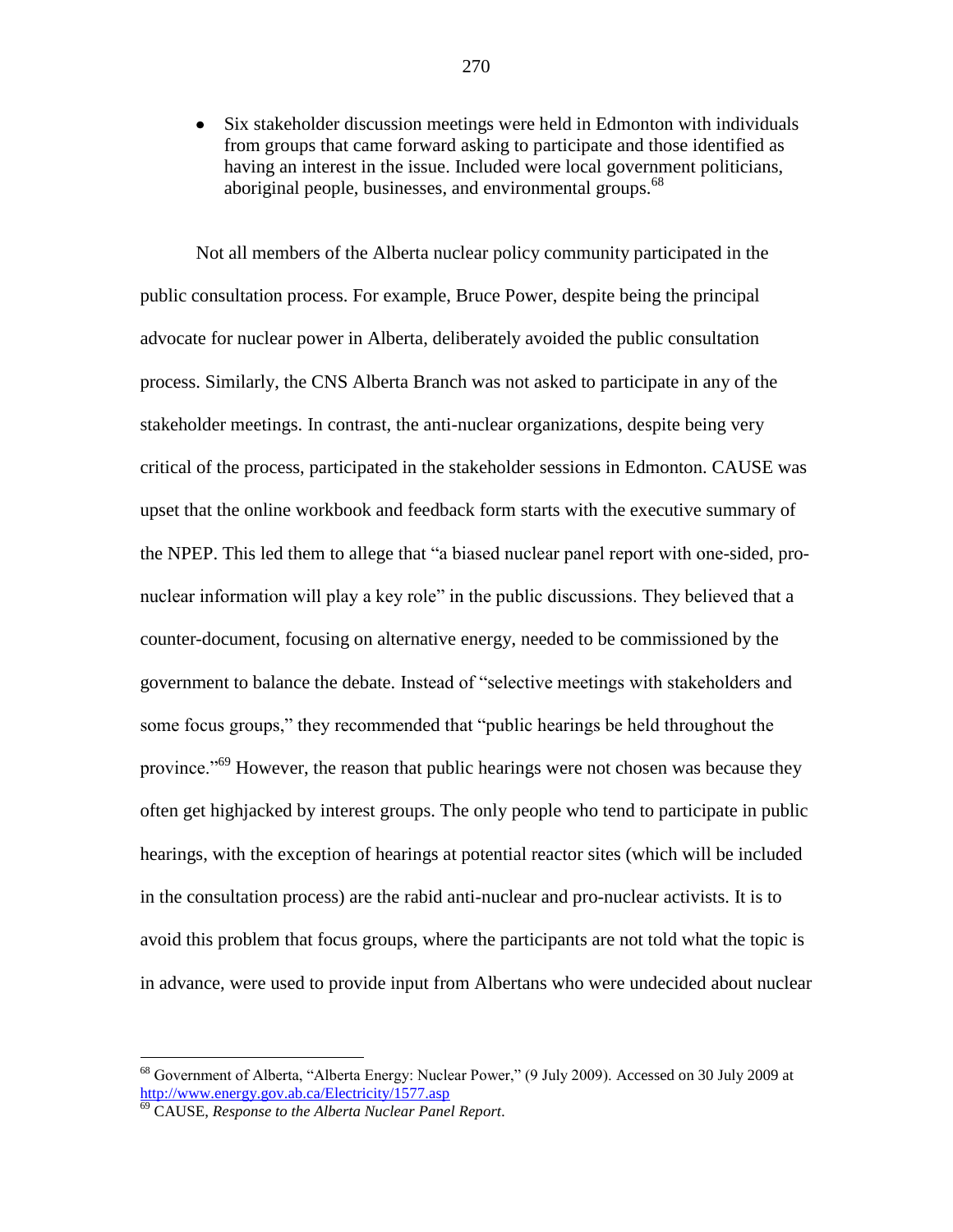power. Allowing any interested person to fill out the workbook (in combination with the stakeholder consultations and focus groups) was a legitimate compromise.

#### *Alberta Government Decision*

On December 14, 2009, the Alberta government announced its conditional support for nuclear power in the province. "Alberta," as Energy Minister Mel Knight explained, "will maintain its existing policy where power generation options are proposed by the private sector in the province and considered on a case-by-case basis. We will work with the federal government regarding any nuclear power application to ensure provincial rules and environmental standards are respected. Further, we will not invest public dollars in any nuclear power proposals."<sup>70</sup>

The government based its decision, in part, on the public consultation process that was conducted on the entry of nuclear power into the province. According to Knight, "Albertans have told us that we shouldn"t be closed to new generation technologies that could provide clean, low-emission power. At the same time Albertans have identified concerns with nuclear power that potential future applicants will need to fully address."<sup>71</sup> The public consultation report, compiled by Innovative Research Group Inc., was released at the same time as the government's announcement.<sup>72</sup>

As mentioned earlier, the public consultation process included a telephone survey (1, 024 people), twenty randomly selected discussion groups (193 individuals), stakeholder discussion groups (First Nations and Métis, community, business,

<sup>70</sup> Alberta, "Province releases results of nuclear consultation," *News Release* (14 December 2009).

<sup>71</sup> Alberta, "Province releases results of nuclear consultation," *News Release* (14 December 2009).

<sup>72</sup> Innovative Research Group Inc., *Alberta Nuclear Consultation*. Report prepared for: The Alberta Government – Department of Energy (2009). Accessed on 14 December 2009 at

http://www.energy.gov.ab.ca/Electricity/pdfs/AlbertaNuclearConsultationFull.pdf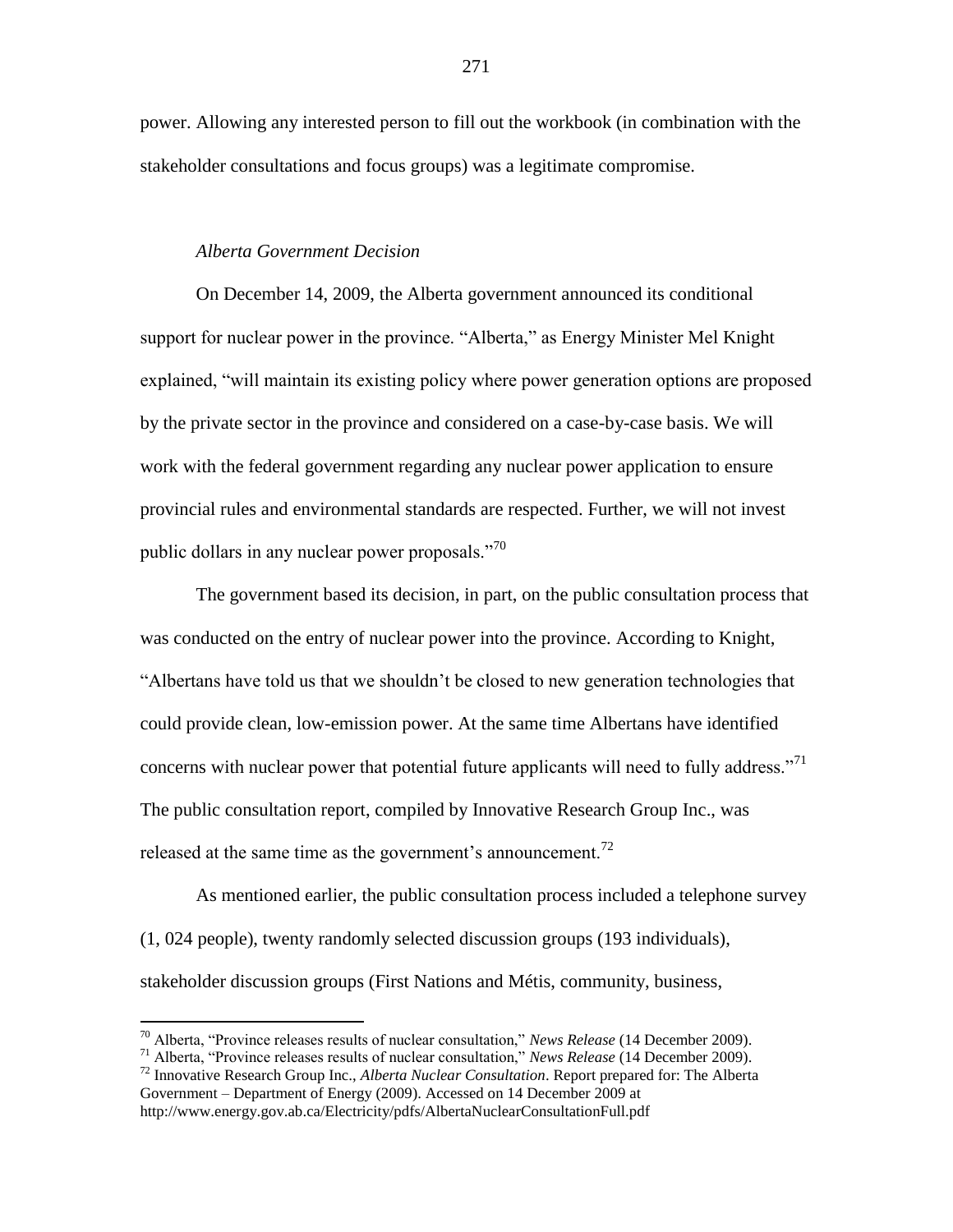environmental, and all of the province's anti-nuclear groups), and an online and mail-in questionnaire  $(3, 615$  responses).<sup>73</sup> As Table 6.1 shows, the different tools led to different results. Most noticeably it shows that randomly-selected Albertans (telephone survey and discussion groups) were more supportive of nuclear power than self-selected Albertans. A probable explanation for the division between randomly-selected and self-selected Albertans is the efforts by the anti-nuclear groups to mobilize people to fill out the survey, but in a way that opposed nuclear power. For example, CAUSE sent out emails, labelled a "call for action," through affiliated organizations with instructions on how to fill out the survey. They wrote that "the information preceding the survey is full of false and missing information. I am attaching again CAUSE"s response to the Nuclear Panel Report, our alternative report and media release. Here is a summary of some of the errors in the government document preceding the survey (this new government document is similar, but not identical, to the Nuclear Panel Report.)<sup> $,74$ </sup> A second feature of the public consultation report was that the discussion groups showed, when more information was provided, that the level of opposition to nuclear power dropped. This was consistent with the telephone survey and workbook submission which showed a strong correlation between how informed people were about nuclear power and electricity and their support for nuclear power.<sup>75</sup>

#### **[Table 6.1 about here]**

<sup>73</sup> Innovative Research Group, *Alberta Nuclear Consultation*.

 $74$  Confidential email received by the author.

<sup>&</sup>lt;sup>75</sup> The telephone survey showed 40% of those who could explain nuclear details to others were supportive of nuclear power, compared to 10% who were "not familiar" with nuclear power at all. In addition, 31% of those who follow electricity news "very closely" were supportive of nuclear power, compared to 15% of those who follow electricity "not closely at all."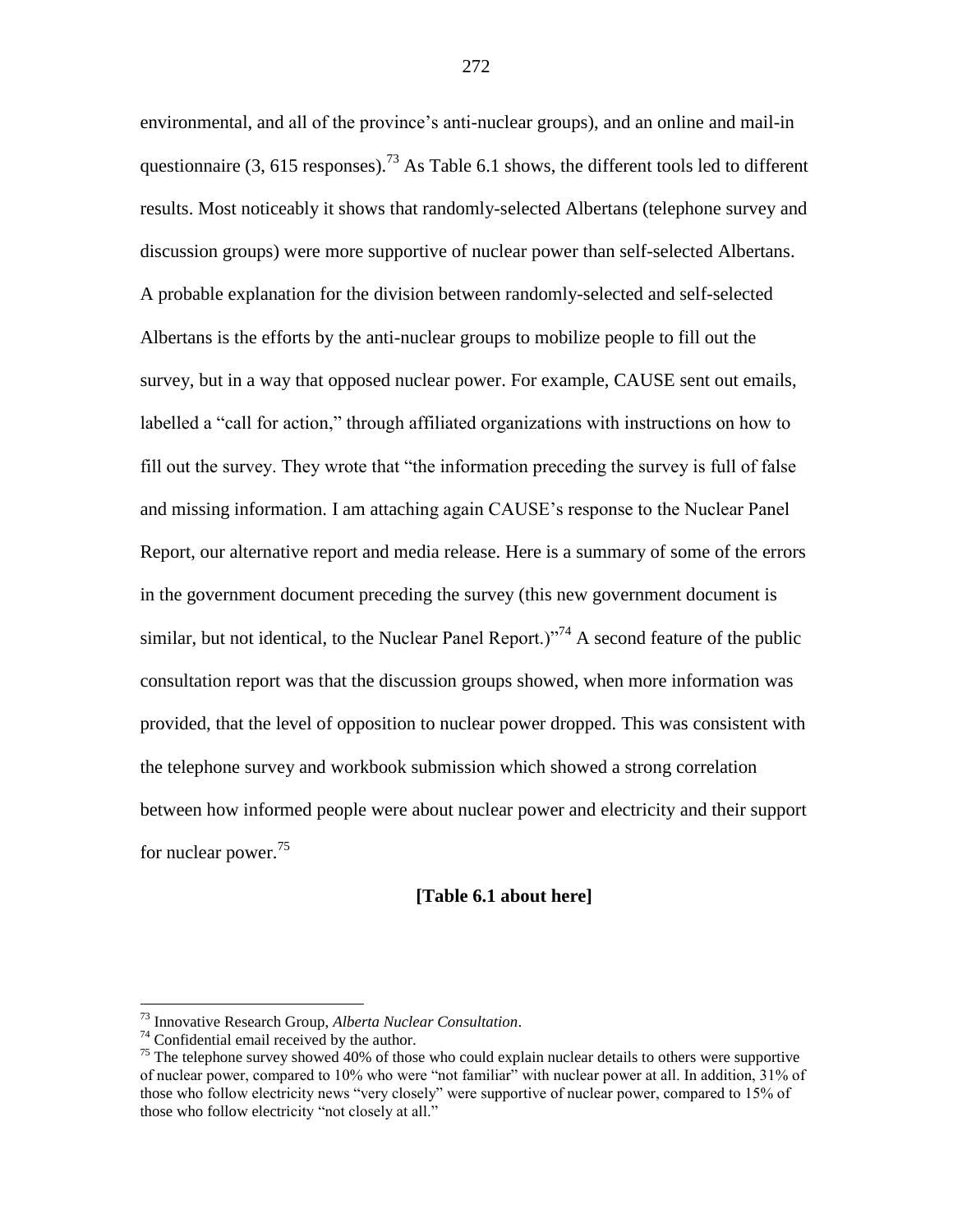The reaction to the government"s announcement was predictable. Bruce Power saw the decision as a green light. Duncan Hawthorne, Bruce Power"s CEO, stated that [i]t"s encouraging to see the door remain open for us to demonstrate we can bring value to the province and help Alberta meet its future energy needs without contributing to greenhouse gas emissions."<sup>76</sup> Local anti-nuclear groups, despite predicting in advance the government"s decision, were nevertheless outraged. Adele Boucher Rymhs, president of the CNFA, argued that "[t]he government didn"t listen."<sup>77</sup> Similarly, Elena Schacherl, the founder of CAUSE, complained that the government "ignored the 55 per cent opposition to nuclear from the 3, 600 Albertans who filled out the consultation workbook." For Schacherl, the"[t]he consultation results were the culmination of a process that right from the start suggested that the government had already made up its mind about nuclear. They set out to convince rather than consult Albertans.<sup> $78$ </sup> In contrast, the large environmental groups argued that "[n]ot providing public dollars to subsidize the nuclear industry hits the final nail in the nuclear energy coffin for the province.<sup> $79$ </sup>

Alberta"s decision to allow nuclear power on a case-by-case basis gives approval to Bruce Power to move forward on its project. If the province had said no, then Bruce Power would have obviously abandoned the project. However, the conditional "yes" from the government only meets one of Bruce Power"s conditions. The other conditions include a willing host community, a successful environmental assessment, and a profitable business case. While it was waiting, Bruce Power has been doing some

<sup>76</sup> Quoted in Jason Fekete, "Alberta would welcome private nuclear power," *Calgary Herald* (15 December 2009), A4.

 $77$  Quoted in Fekete, "Alberta would welcome private nuclear power," A4

<sup>78</sup> Elena Schacherl, "Alberta might go nuclear despite citizens" concerns," *Calgary Herald* (18 December 2009), A17.

 $79$  Quoted in Fekete, "Alberta would welcome private nuclear power," A4.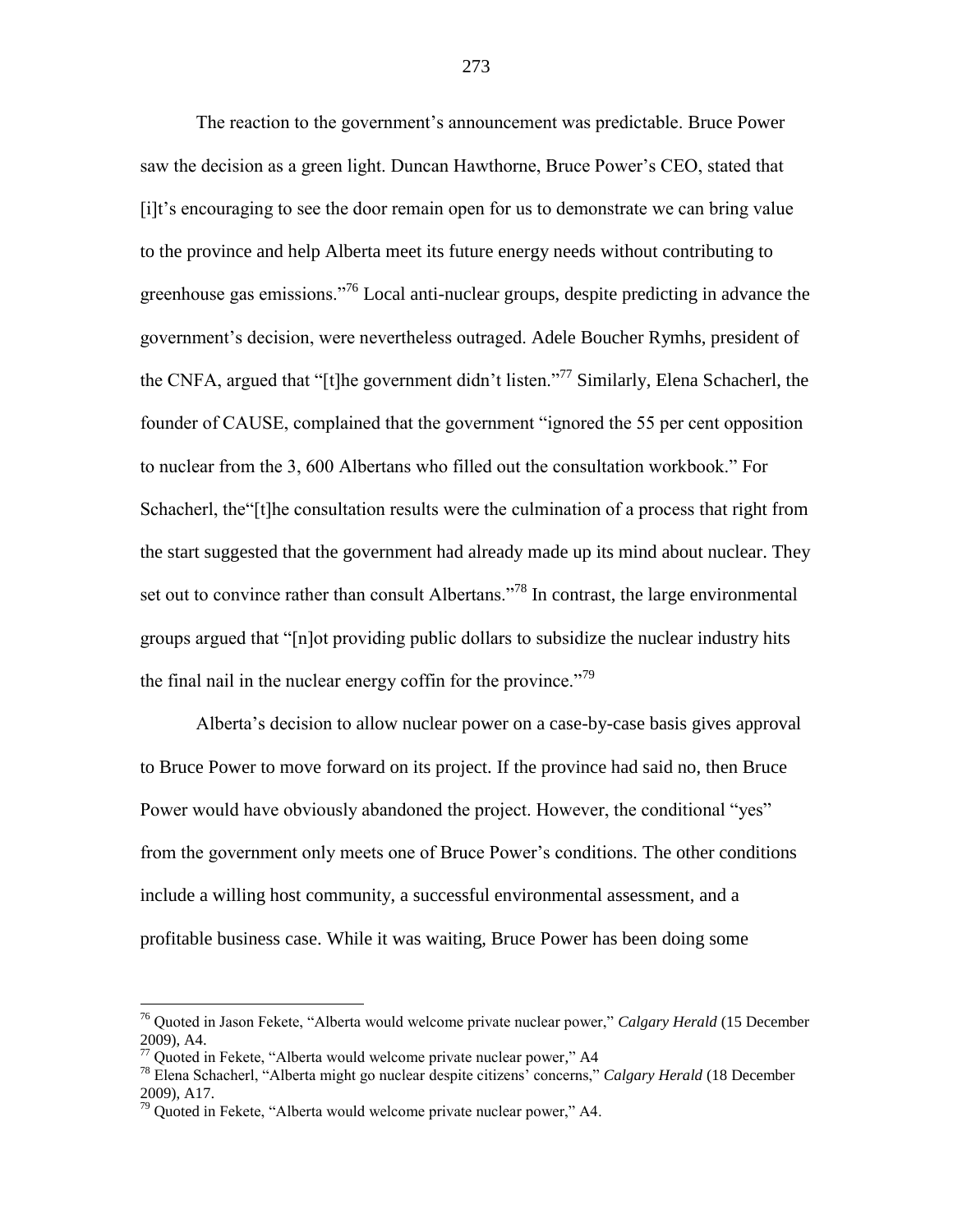preliminary work. It has secured the land for the Whitemud site. It is also conducting a public education and consultation campaign with the local community. Finally, it has started some of the pre-environmental assessment work (water flow and temperature, soil studies,  $etc$ ).  $80$ 

#### **The Relationships within the Policy Community**

Alberta government departments have often met with the other actors in the provincial nuclear community. Since the departments of energy, environment, and others were largely uninformed about nuclear power, this was largely of an information sharing nature. For example, Bruce Power has had an open dialogue with bureaucrats from Energy and Environment. These talks, which have not discussed any potential role for the provincial government, have focused on defining the proposed nuclear project, explaining nuclear technology, and showing how nuclear could fit into Alberta's energy system.<sup>81</sup> Academic specialists in nuclear science and nuclear policy have also been invited to speak to members of the Energy and Environment departments. Alberta government officials also met with the CNSC for an information session to get a better idea on what the CNSC is and what it does. $82$ 

The relationship within the nuclear industry changed when Bruce Power bought out EAC. AECL and EAC had a very close partnership, exemplified by the exclusivity contract. However, Bruce Power went to an open bid process. This was because, in the words of a senior executive who was very knowledgeable about the contract, it was a "one-sided bad deal." EAC had to work with AECL, but AECL could work with another

<sup>80</sup> Interview with Albert Cooper, Lead Alberta Affairs, Bruce Power (Calgary, 9 September 2009).

<sup>&</sup>lt;sup>81</sup> Interview with Albert Cooper, Lead Alberta Affairs, Bruce Power (Calgary, 9 September 2009).

<sup>&</sup>lt;sup>82</sup> Confidential interview with CNSC official.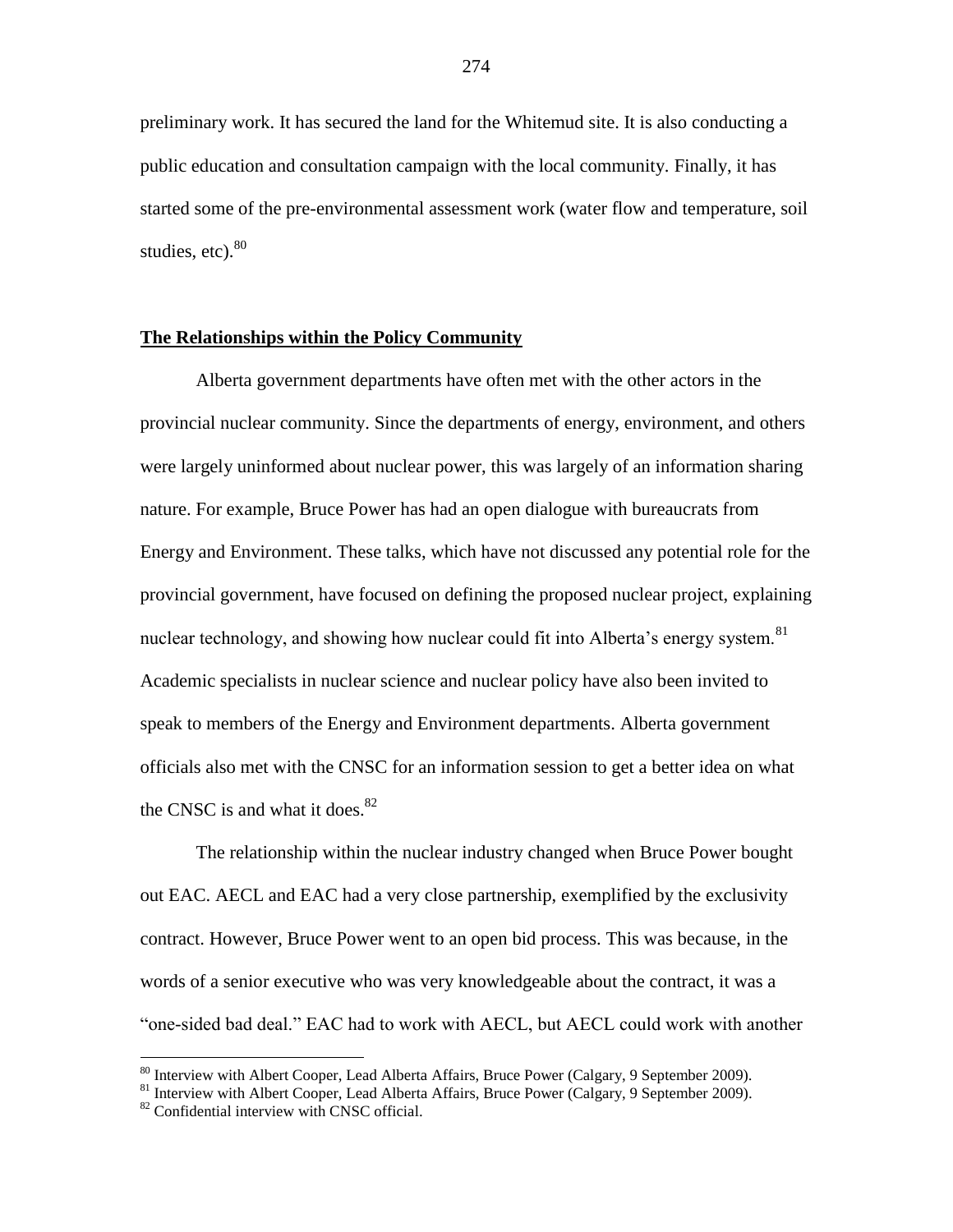company. Getting out of this contract was an essential condition to Bruce Power"s takeover of EAC. $83$  Bruce Power subsequently informed AECL that it was modifying the agreement to include two new conditions. First, AECL had to be exclusive to Bruce Power; they could not go to anyone else. Second, Bruce Power had the right to conduct an open bid among all nuclear vendors. AECL "was not happy" with the changes, but they accepted it. $84$ 

The relationship between the scientific community (represented by the CNS Alberta Branch) and the nuclear industry is one of similar goals, but organizational distance.<sup>85</sup> Initially there was a close relationship between EAC and the CNS Alberta Branch. Many of the EAC principals joined the CNS and CNS members helped with public education efforts in northern Alberta, but when EAC was transferred to Bruce Power, the "relationship petered out." With AECL, the CNS Alberta Branch maintains some tight relationships, due to overlapping membership, but this is at an individual to individual level, not between the two organizations. As far as the industry spokesgroup – the CNA – cooperation exists, like the 2009 CNS Conference in Calgary, but the mandates of both groups are different. The CNS has utilized some of the CNA's research when their goals meet (industry expansion for the CNA, and public education about nuclear power for the CNS). For example, when the CNA commissioned the Canadian Energy Research Institute"s (CERI) to write a critique of the Pembina Institute"s Greening the Grid report, the CNS helped to publicize it. The CNS has the expertise to

<sup>83</sup> Confidential interview.

<sup>&</sup>lt;sup>84</sup> Interview with Ron Oberth, Team CANDU Project Leader, AECL (Calgary, 2 June 2009).

<sup>&</sup>lt;sup>85</sup> Members of the Alberta anti-nuclear community believe that there is no separation between the CNS and the nuclear industry. They point out that CNS members often work for the industry. Academics, too, have often worked for the industry in the past. Even if they have no industry ties, teaching nuclear physics requires an expansion of the industry. Interview with Brenda Brochu, President, Peace River Environmental Society (telephone 14 September 2009).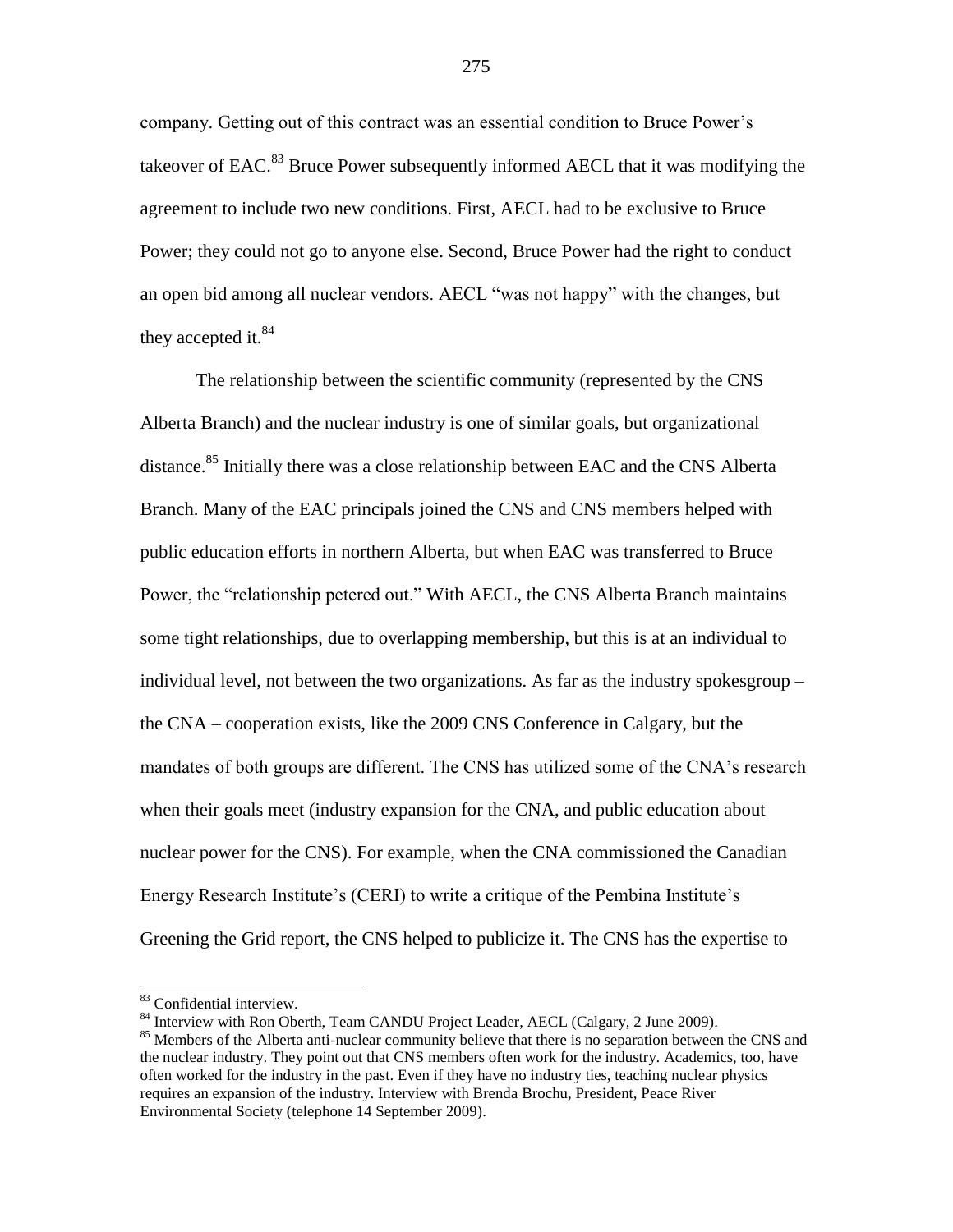conduct this type of research, but does not have the resources. The CNA has the funds to commission this type of work, while the CNS would have to rely on volunteers.<sup>86</sup>

There is an adversarial relationship that has pitted the nuclear industry and the CNS Alberta branch on one side, and Alberta"s anti-nuclear organizations on the other. There have been public debates and competing op-eds and letter writing campaigns. While the nuclear industry is motivated by profits, the CNS members and anti-nuclear activists are intellectually and emotionally committed to their cause.

#### **The Influence of the Policy Community**

 $\overline{a}$ 

There is a consensus among all actors within the Alberta nuclear policy community that the most influential actors are the nuclear industry. This does not mean that industry actors control the decision-making process. Therefore, a larger question is how influential have they been? One way to measure their influence is through agendasetting. When EAC, and later Bruce Power, started investigating the possibility of introducing nuclear power to Alberta, they forced other actors to respond: AECL formed a partnership with EAC, the CNS established an Alberta Branch, local anti-nuclear organizations formed, and Alberta Energy began to educate itself. Eventually, the government of Alberta created the NPEP and began a public consultation process in reaction to industry actors pursuing nuclear power in the province.

A second way to measure their influence is through the level of political support for its issue. There has been an evolution, commiserate with growing public support, in the thinking of leading Alberta politicians towards nuclear power. This can be shown by

<sup>&</sup>lt;sup>86</sup> Telephone interview with Duane Pendergast, Chair, Alberta Branch, Canadian Nuclear Society (30 August 2009).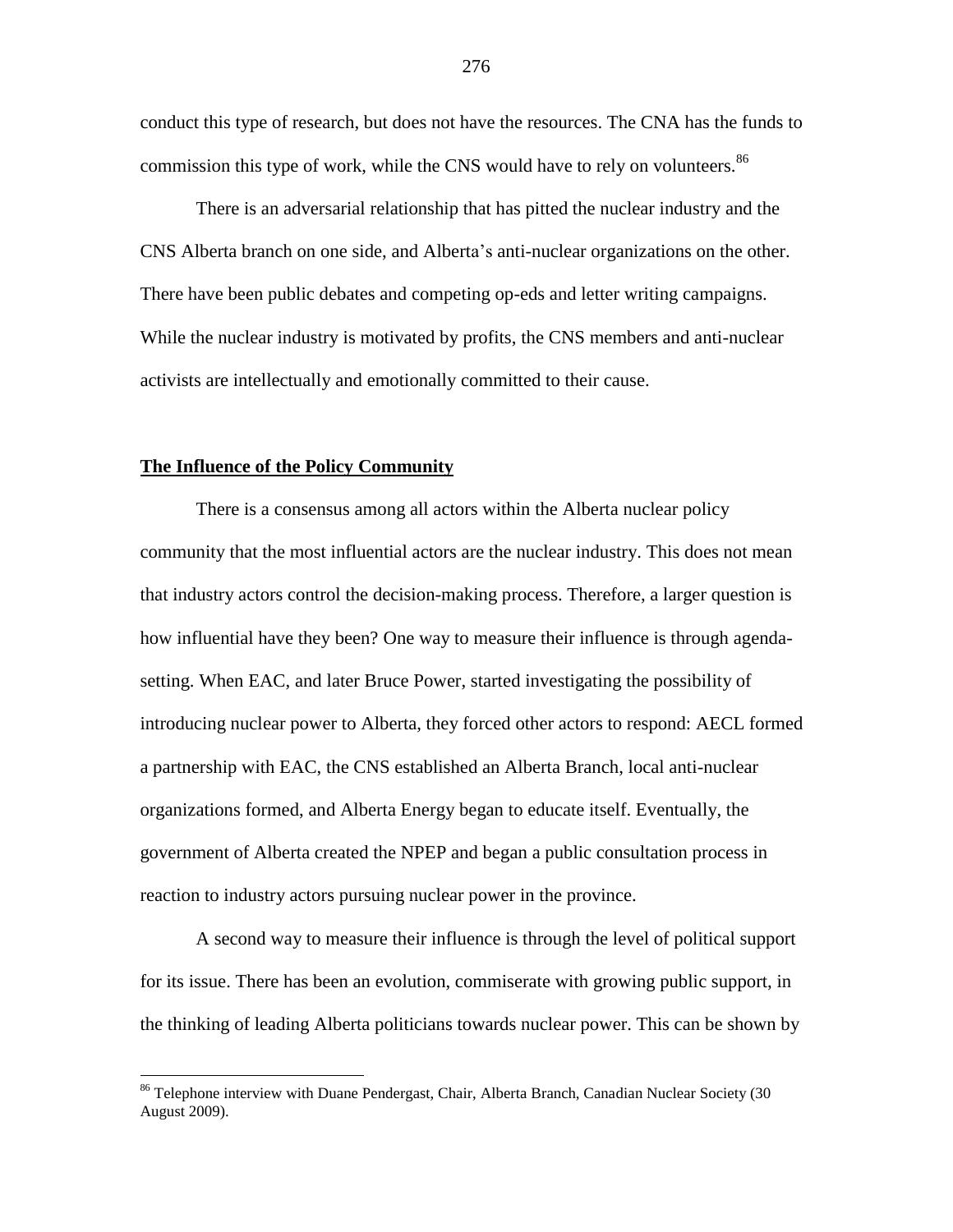tracing some of the statements and actions of former Premier Ralph Klein. In 2005, Klein declared that nuclear was the "least acceptable" option for the oil sands. $87$  By April 2006, Klein was saying that "we have to consider nuclear power."<sup>88</sup> Finally, in February 2008, Klein co-authored a think tank study on continental energy that was supportive of nuclear power.<sup>89</sup>

The current Stelmach government had been much more cautious when asked about nuclear power in the province. During his campaign for the Progressive Conservative leadership in 2006, Stelmach did not advocate nuclear power (as did Jim Dinning, the perceived frontrunner), but instead promised to study whether it was a right fit for the province. After assuming the Premiership, there were some initial tentative comments, both in favour and in opposition, from some of Stelmach"s cabinet ministers. For example, Treasury Board President Lloyd Snelgrove said that nuclear power was "a natural fit" for the oil sands, but Environment Minister Rob Renner responded that he was sceptical and was concerned about the disposal of nuclear waste.<sup>90</sup> But once the NPEP was established a cone of silence went up around the government and no public comments were made except to say that they are consulting Albertans. Even when the government announced its conditional support for nuclear power in December 2009, there have been no comments outside of Premier Stelmach and Energy Minister Knight.

Alberta, because the Progressive Conservatives have been in power since 1971, has been described as a "one party dominant" province. Nevertheless, there is some value

<sup>87</sup> Quoted in Claudia Cattaneo, "Nuclear "least acceptable" oilsands power source: Klein," *The National Post* (23 September 2005), FP5.

<sup>88</sup> Dave Ebner, "Nuclear Pitch for Oil Sands," *The Globe and Mail* (17 August 2006).

<sup>89</sup> Ralph Klein and Brian Tobin, with Gerry Angevine, *A Vision for a Continental Energy Strategy* (The Fraser Institute: Vancouver, February 2008). Accessed 3 April 2009 at

http://www.fraserinstitute.org/commerce.web/product\_files/ContinentalEnergyStrategy2008.pdf <sup>90</sup> Quoted in Jason Fekete and Tony Seskus, "Nuclear option divides Alberta," *Calgary Herald* (11 February 2007).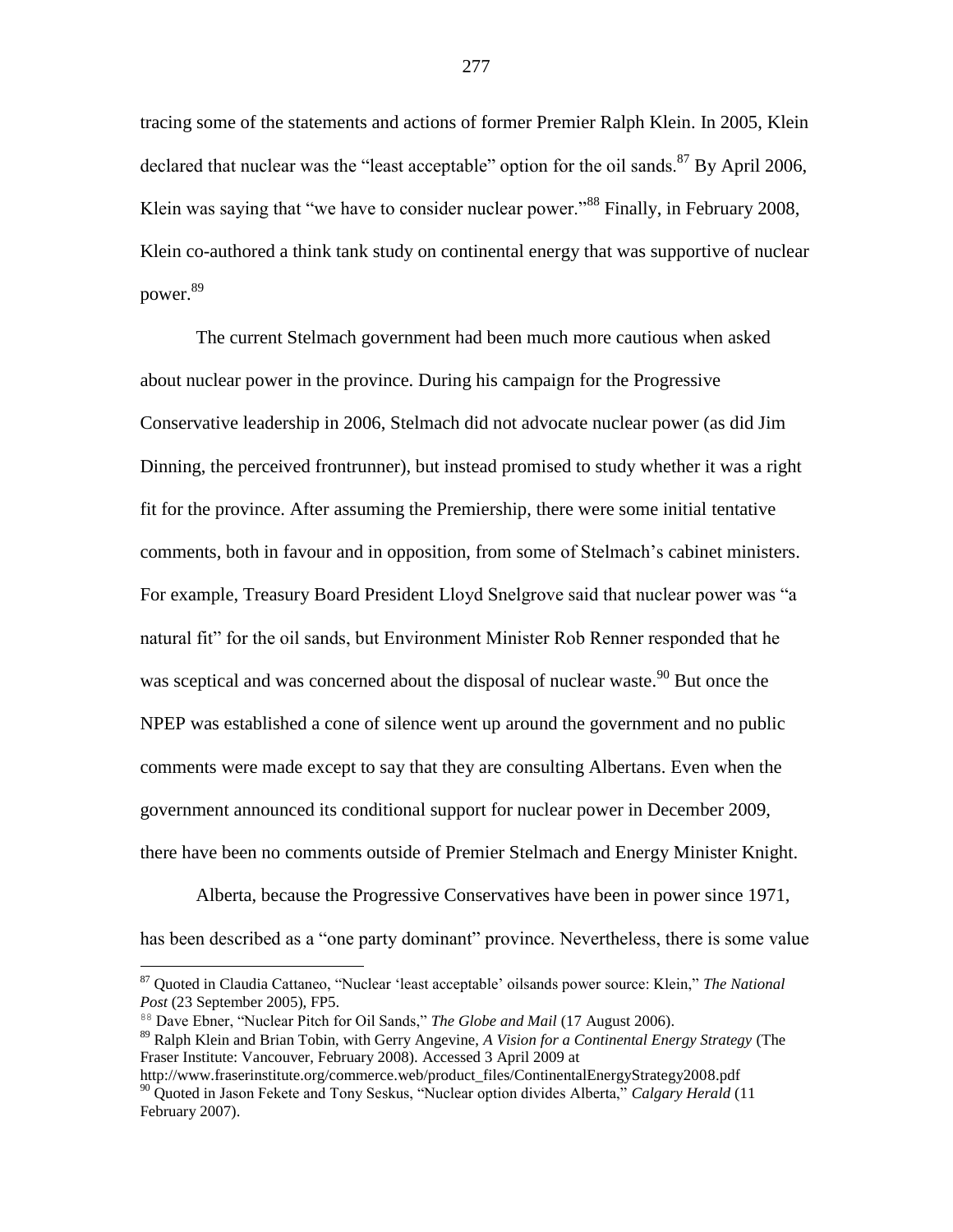in examining the position on nuclear power of the opposition Liberal and NDP parties. The Alberta NDP, like the NDP nationally, is strongly opposed to nuclear power.<sup>91</sup> Meanwhile, the Liberals, like the Stelmach government, have been cautious as they independently investigate the issue and await the results of the public consultation process. The Liberal party had refrained from making any official statement until the government releases its nuclear decision.<sup>92</sup> When the government did make its decision, the NDP were strongly opposed and the Liberals were ambiguous.  $93$ 

A third way to measure influence is through public support. In November 2005, EAC commissioned Longwoods International to poll on the use of nuclear power in the oil sands: 40% of Albertans supported, 36% of Albertans were neutral, and 23% of Albertans opposed.<sup>94</sup> In January 2007, the Calgary Herald conducted its own poll which found that 45% of Albertans supported nuclear power, 42% were opposed, and 12% were unsure. There was stronger opposition in northern Alberta, home of the oilsands and the likely location of a nuclear power plant, with 53% opposition and only 36% support. The strongest support was found in Calgary, home of the oil sands decision-makers, with 47% support and only 41% opposition.<sup>95</sup> The July 2009 survey done in conjunction with the public consultation process revealed a similar breakdown, as Table 6.1 illustrated, Albertans favourite response was to consider nuclear power plant proposals on a case-bycase numbers. While all of these polls show support for developing nuclear power in Alberta, the support is soft. This is because of a number of factors: it has not been

 $91$  Diotte, "Nuke power input urged."

<sup>&</sup>lt;sup>92</sup> Interview with David Swann, Alberta Liberal leader (28 September 2009).

<sup>93</sup> Quoted in Jason Fekete, "Alberta would welcome private nuclear power," *Calgary Herald* (15 December 2009).

<sup>94</sup> Wayne Henuset, "Nuclear"s New Frontiers and Canada"s Oil Sands," *Presentation to the Canadian Nuclear Association,* (Ottawa, 1 March 2007).

<sup>&</sup>lt;sup>95</sup> Fekete and Seskus, "Nuclear Option divides Alberta."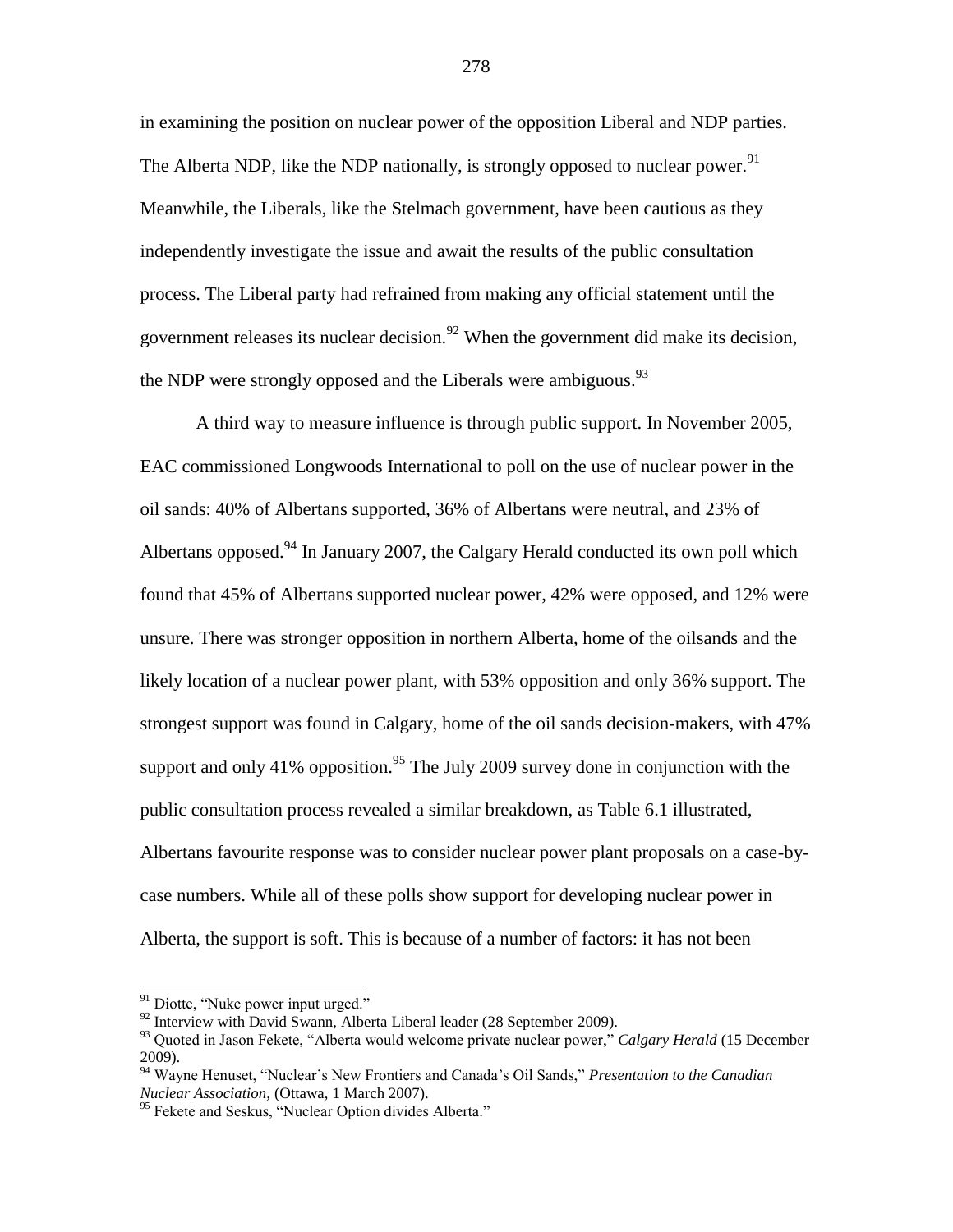measured over time, it has shown great volatility, the degree of nuclear knowledge is weak, and there is no specific proposal that is being polled.

A final way to measure influence is through elections. The municipal elections in the Peace River region in the fall of 2007 saw several pro-nuclear councillors defeated and several anti-nuclear councillors elected. In addition, the March 2008 provincial election and the November 2008 federal election included candidates in the Peace River ridings that ran on explicit anti-nuclear campaigns. However, outside of the Peace region, the nuclear issue has not been an election issue at any level of government.

#### **The Changes within the Policy Community**

Unlike other provinces, there has been no change to the Alberta nuclear policy community. This is because the community is in its infancy. Instead the Alberta nuclear policy community is in the process of being developed. Actors are being formed, relationships are being established, and each of them is vying for influence with the government.

The most notable aspect of the creation of the Alberta nuclear policy community is its relationship with the national nuclear policy community. This was not a case of the Canadian nuclear policy simply replicating itself in Alberta, but rather a series of mutually beneficial partnerships within the different components of the nuclear sector. The trend was local Alberta groups seeking out technical knowledge from members of the Canadian nuclear policy community. AECL knew that it needed to find a local partner on the ground if it was going to penetrate the Alberta market. In addition, it had to do technical studies to see if it could modify its existing reactor designs to the specific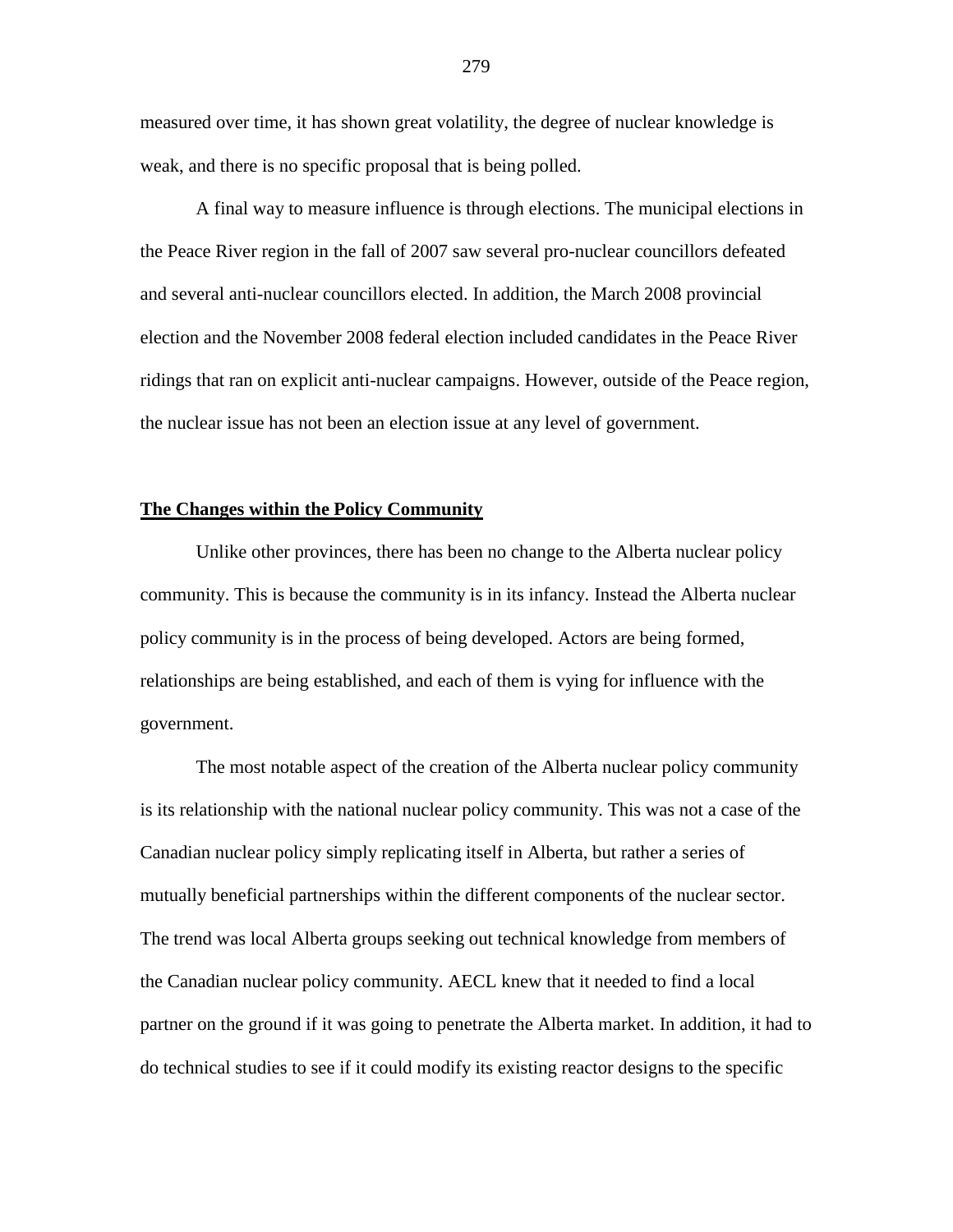requirements of the oil sands. Bruce Power, which is only a reactor operator in Ontario, is seeking to expand its role by becoming owner/operator in Alberta. This is because Alberta, unlike other provinces, has a privatized electricity system. There is no provincial crown corporation with a monopoly over the electricity grid. The Alberta Branch of the CNS relied heavily on financial, administrative, and technical support from the national office. Local anti-nuclear groups could mobilize grassroots opposition, but they relied upon national, other provincial organizations, and international groups to provide technical advice. Finally, Alberta government officials in the departments of energy and environment sought out information from their federal cousins.